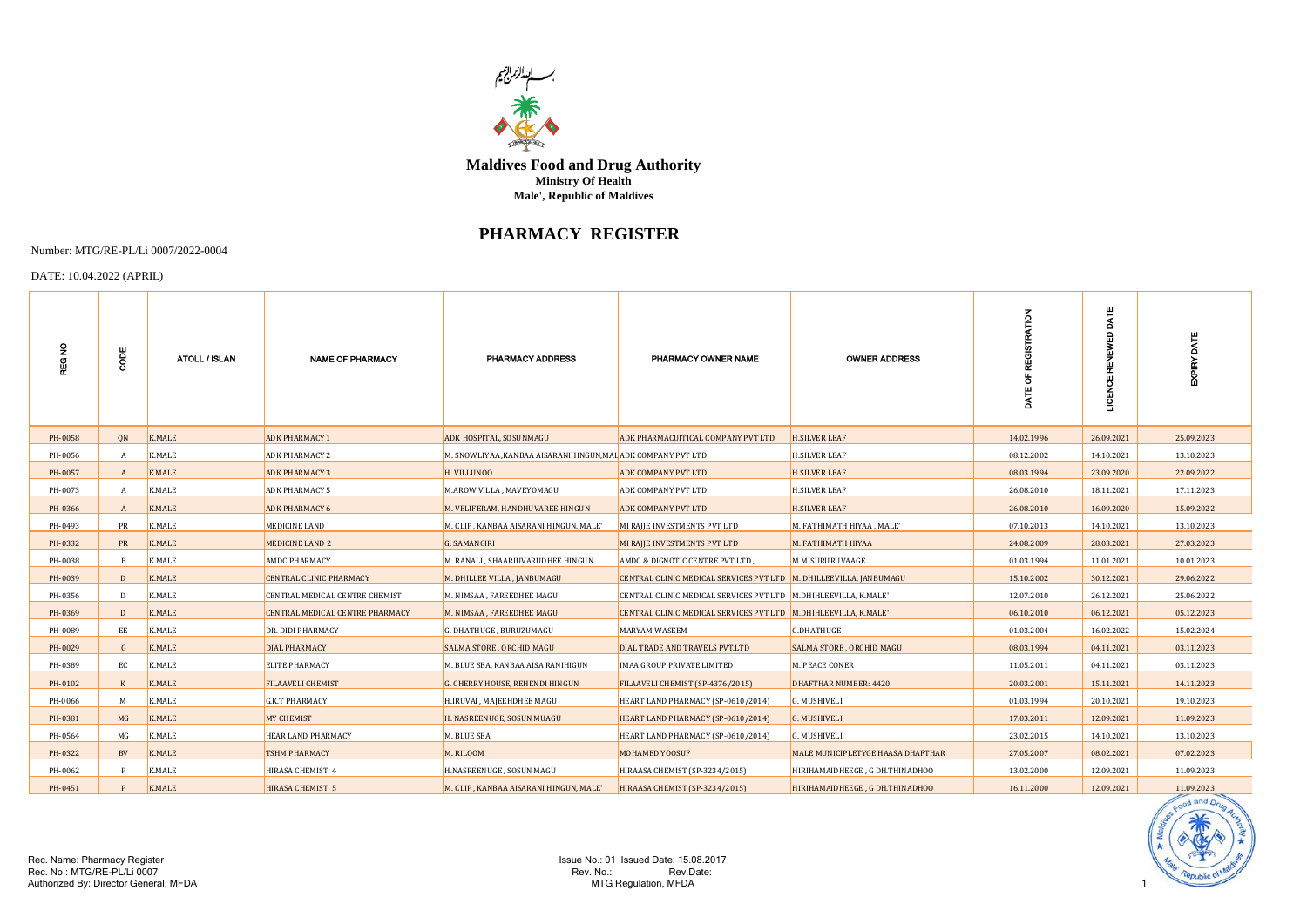| PH-0080 | <b>KW</b>      | K.MALE        | <b>IMC CHEMIST</b>                | G.CHAMAN, LONUZIYARAIY MAGU                                           | <b>IMPERIAL MEDICARE CENTER</b>       | G.CHAMAN, MALE'                            | 23.12.1999 | 08.11.2021 | 07.05.2022 |
|---------|----------------|---------------|-----------------------------------|-----------------------------------------------------------------------|---------------------------------------|--------------------------------------------|------------|------------|------------|
| PH-0444 | <b>OH</b>      | <b>K.MALE</b> | <b>MAGDHIS CHEMIST</b>            | M. HANIFARU, K. MALE', FAREEDHEEMAGU                                  | MAGDHIS CHEMIST (SP-0931/2017)        | M.TEESHIAN, FAREEDHEEMAGU                  | 15.05.2012 | 12.09.2021 | 11.09.2023 |
| PH-0018 | $\mathbf{I}$   | K.MALE        | POINT TWO PHARMACY                | M.YAADLY, KANBAA AISARANIHINGUN, MALE' POINT TRADING PVT LTD          |                                       | H.POINT VILAA, MALE'                       | 15.10.1994 | 08.11.2021 | 07.05.2022 |
| PH-0476 |                | <b>K.MALE</b> | POINT THREE PHARMACY              | H.VALUMAIZAANDHOSHUGE, MAJEEDHEEMAGU POINT TRADING PVT LTD            |                                       | H.POINT VILAA, MALE'                       | 28.03.2013 | 16.12.2021 | 15.06.2022 |
| PH-0020 |                | K.MALE        | POINT FOUR PHARMACY               | H.WHITE MOON, MAJEEDHEE MAGU                                          | POINT TRADING PVT LTD                 | H.POINT VILAA, MALE'                       | 23.02.1994 | 08.11.2021 | 07.05.2022 |
| PH-0022 |                | <b>K.MALE</b> | POINT SIX PHARMACY                | H.AKAASIAA , LONUZIYAARAIY MAGU                                       | POINT TRADING PVT LTD                 | H.POINT VILAA, MALE'                       | 06.06.2001 | 15.11.2021 | 14.05.2022 |
| PH-0128 |                | K.MALE        | POINT EIGHT PHARMACY              | MA. FEHIALI, DHILBAHAARU MAGU                                         | POINT TRADING PVT LTD                 | H.POINT VILAA, MALE'                       | 15.05.2000 | 15.11.2021 | 14.05.2022 |
| PH-0273 |                | K.MALE        | POINT NINE PHARMACY               | M. VASHFARU, BURUZ MAGU                                               | POINT TRADING PVT LTD                 | H.POINT VILAA, MALE'                       | 11.10.2007 | 18.11.2021 | 17.05.2022 |
| PH-0291 |                | K.MALE        | POINT TEN PHARMACY                | M. AVEELA, ORCHID MAGU                                                | POINT TRADING PVT LTD                 | H.POINT VILAA, MALE'                       | 29.06.2008 | 18.11.2021 | 17.05.2022 |
| PH-0688 |                | K.MALE'       | POINT ELEVEN PHARMACY             | M. KAHEKSHAAN DHEKUNUBAI                                              | POINT TRADING PVT LTD                 | H. POINT HIYA                              | 17.09.2015 | 08.11.2021 | 07.05.2022 |
| PH-0714 | $\mathbf{I}$   | K. MALE'      | POINT TWEL PHARMACY               | H. FEHI FAITH KOLHI GE, SOASAN MAGU                                   | POINT TRADING PVT LTD                 | H. POINT HIYA                              | 25.09.2016 | 05.10.2020 | 04.10.2022 |
| PH-0429 | $\mathbf{L}$   | K.MALE        | <b>G.S.H PHARMACY</b>             | M. BLUE SEA, MALE'                                                    | POINT TRADING PVT LTD                 | H.POINT HIYAA, MALE'                       | 05.03.2012 | 08.11.2021 | 07.05.2022 |
| PH-0776 | $\mathbf{I}$   | K. MALE'      | <b>G.S.A PHARMACY</b>             | H. VALUMAIZAAN DHOSHUGE, SOSUNMAGU                                    | POINT TRADING PVT LTD                 | H. POINT VILLA, K. MALE                    | 21.08.2019 | 08.11.2021 | 20.08.2022 |
| PH-0768 | QZ             | K. MALE'      | <b>PHARMACY PLUS</b>              | G. GALOLHUAAGE, MAJEEDHEE MAGU                                        | PRIME CARE INVESTMENT PVT LTD         | M. YARDLY DHEKUNUBAI, MALE'                | 02.07.2019 | 12.09.2021 | 11.09.2023 |
| PH-0203 | QZ             | K.MALE        | <b>PHARMACY PLUS</b>              | M. YARDLY DHEKUNUBAI, KANBAA AISAA RANI PRIME CARE INVESTMENT PVT LTD |                                       | M. YARDLY DHEKUNUBAI, MALE'                | 02.10.2006 | 08.03.2022 | 06.09.2023 |
| PH-0726 | QZ             | K.MALE'       | <b>PHARMACY PLUS 2</b>            | M. RANHATHA, KANBAA AISAA RANI HINGUN PRIME CARE INVESTMENT PVT LTD   |                                       | M. YAADLEE DHEKUNUBAI, KANBAA AISAA RANI I | 24.04.2017 | 14.10.2021 | 13.10.2023 |
| PH-0811 | 0Z             | K.MALE'       | <b>CARE PLUS PHARMACY</b>         | <b>G. FEHI MANZARU</b>                                                | PRIME CARE INVESTMENT PVT LTD         | M. YAADLEE DHEKUNUBAI, KANBAA AISAA RANI F | 05.10.2020 |            | 04.10.2022 |
| PH-0086 | AC             | <b>K.MALE</b> | STO PEOPLE CHOICE PHARMACY 1      | IGMH, MALE', KANBAA AISARANI HINGUN                                   | <b>STATE TRADING ORGANISATION PLC</b> | STATE TRADING ORGANISATION PLC STATE TRAD  | 03.02.1999 | 07.04.2022 | 06.04.2024 |
| PH-0710 | AC             | K.MALE'       | <b>STO HENVEYRU PHARMACY</b>      | H. PROSECUTER GENERAL OFFICE                                          | STATE TRADING ORGANISATION PLC        | STATE TRADING ORGANIZATION PLC             | 05.05.2016 | 10.09.2020 | 09.09.2022 |
| PH-0780 | AC             | K. MALE'      | <b>STO PHARMACY DHARUMAVANTHA</b> | M. DHARUMAVANTHA HOSPITAL                                             | <b>STATE TRADING ORGANISATION PLC</b> | STATE TRADING ORGANIZATION PLC             | 29.08.2019 | 07.04.2022 | 06.04.2024 |
| PH-0863 | AC             | K. MALE'      | STO PEOPLE CHOICE PHARMACY 2      | <b>STO TRADE CENTER</b>                                               | STATE TRADING ORGANISATION PLC        | STATE TRADING ORGANIZATION PLC             | 13.03.2022 |            | 12.03.2024 |
| PH-0026 | $\mathbf{x}$   | <b>K.MALE</b> | <b>SOSUN CHEMIST</b>              | H. ABAADHU, SOSUN MAGU                                                | MALDIVES TRAVEL & TRADING CO PVT LTD  | H. ABAADHU, SOSUN MAGU                     | 27.02.1994 | 30.09.2021 | 29.09.2023 |
| PH-0864 | UF             | K.MALE        | THE CLINIC PHARMACY               | H. SHADY PALM, K. MALE'                                               | ENHANCE MEDICARE MALDIVES PVT LTD     | H. SHADY PALAM                             | 07.08.2022 |            | 06.04.2024 |
| PH-0036 | AG             | K.MALE        | <b>WIND WARD PHARMACY 1</b>       | M. VIHAFARU, MALE'                                                    | WINDWARD MALDIVES PVT LTD             | MURANGAMAGU, MALE',                        | 02.01.1994 | 12.09.2021 | 11.09.2023 |
| PH-0297 | JQ             | K.MALE        | HEALTH AND GLOW PHARMACY          | M. NICE DREAM, K. MALE'                                               | HEALTH AND GLOW PVT LTD               | M.KARANKA VILLA, K. MALE'                  | 29.07.2008 | 01.03.2022 | 29.02.2024 |
| PH-0616 | <b>OW</b>      | K.MALE'       | HEALTH AND GLOW PHARMACY 2        | G. LIGHT GREEN, KOIMALAAHIGUN, K.MALE'                                | HEALTH AND GLOW PVT LTD               | M.KARANKA VILLA, K. MALE'                  | 29.03.2015 | 20.10.2021 | 19.10.2023 |
| PH-0794 | 0 <sub>W</sub> | K. MALE'      | HEALTH & GLOW PHARMACY 1          | MA. ATHARUMAAGE                                                       | HEALTH AND GLOW PVT LTD               | M.KARANKA VILLA, K. MALE'                  | 12.01.2020 | 02.02.2022 | 01.02.2024 |
| PH-0834 | <b>OW</b>      | K. MALE'      | HEALTH AND GLOW PHARMACY 3        | H. NASREENUGE                                                         | HEALTH AND GLOW PVT LTD               | KARANKA VILLA                              | 21.03.2021 |            | 20.03.2023 |
| PH-0342 | LC.            | K.MALE        | <b>EVE PHARMACY</b>               | M. KOVAARIK, K. MALE'                                                 | <b>IBRAHIM JAUFAR</b>                 | M. PINK FLOWER                             | 24.12.2009 | 21.01.2021 | 20.01.2023 |
| PH-0376 | OY             | <b>K.MALE</b> | <b>FAITH PHARMACY</b>             | H. GREENZEST                                                          | <b>FAITH PHARMACY (SP-4441/2015)</b>  | FEEROZGE, LH. KURENDHOO                    | 09.01.2011 | 07.09.2021 | 06.09.2023 |
| PH-0384 | MI             | K.MALE        | <b>ATOLLS PHARMACY</b>            | H. NASREENUGE, K. MALE'                                               | ATOLLS PHARMACY (SP-0027/2015)        | RED HOUSE , S. MEEDHOO                     | 19.04.2011 | 21.03.2021 | 20.03.2023 |
| PH-0405 | NB             | <b>K.MALE</b> | <b>PIO KINGS PHARMACY</b>         | MA. SHELTER, CHAANDHANEEMAGU                                          | PIO KINGS PHARMACY (SP-2166/2015)     | MADHARUSAADHOSHUGE, AA. THODDOO            | 07.09.2011 | 14.10.2021 | 13.10.2023 |
| PH-0141 | F <sub>0</sub> | K.MALE        | <b>EYE CARE DISPENSARY</b>        | M. USHA, ORCHID MAGU                                                  | <b>EYE CARE PRIVATE LIMITED</b>       | M. USHAA                                   | 09.02.2005 | 02.12.2021 | 01.12.2023 |
| PH-0449 | <b>OM</b>      | <b>K.MALE</b> | <b>ADVANCE MEDICAL PHARMACY</b>   | G. ROCKETGE, LONUZIYAARAITH MAGU                                      | <b>ADVANCE MEDICAL PVT LTD</b>        | G. ROCKETGE, MALE'                         | 19.06.2012 | 15.09.2021 | 14.09.2023 |
| PH-0450 | Q <sub>0</sub> | <b>K.MALE</b> | ICM 3 PHARMACY                    | H. NASREENUGE, SOSUN MUAGU                                            | ICM PHARMACY (SP-1331/2014)           | WELCOME VILLA, ADDU CITY HULHUDHOO         | 27.06.2012 | 14.10.2021 | 13.10.2023 |
| PH-0553 | IN             | K.MALE        | LIFE SUPPORT VITAL CARE           | M. VIHAFARU, K. MALE'                                                 | LIFE SUPPORT PVT LTD                  | H. KEESFILA, K. MALE                       | 21.10.2014 | 22.12.2021 | 21.12.2023 |
| PH-0496 | IN             | K.MALE        | <b>LIFE SUPPORT PHARMACY</b>      | IGMH MALE'                                                            | LIFE SUPPORT PVT LTD                  | H.KEESFILLA, MALE'                         | 14.11.2013 | 22.12.2021 | 21.12.2023 |
| PH-0617 | IN             | K.MALE'       | <b>L.S VITAL CARE 7</b>           | G. POLICE SHOP, K. MALE'                                              | <b>LIFE SUPPORT PVT LTD</b>           | H.KEESFILLA, MALE'                         | 30.03.2015 | 08.11.2021 | 07.05.2022 |
| PH-0564 | <b>OS</b>      | K.MALE        | MALDICARE PHARMACY                | G. MAAVEHI, BURUZUMAGU, K. MALE'                                      | MALDICARE PVT.LTD                     | G. MAAVEHI                                 | 02.12.2014 | 04.11.2021 | 03.11.2023 |
| PH-0594 | M <sub>Q</sub> | <b>K.MALE</b> | <b>CARE 3L PHARMACY 1</b>         | <b>G. FLOWERUGE</b>                                                   | CARE 3L (SP-1318/2014)                | DHOORIYA, DH. KUDAHUVADHOO                 | 29.01.2015 | 08.11.2021 | 07.05.2022 |
| PH-0615 | <sub>OT</sub>  | K.MALE'       | NOOSANDHA PHARMACY                | M. ISKANDHARU KOSHI 2. K. MALE'                                       | POLICE WELFARE COPORATION PVT LTD     | ISKANDHARU KOSHI, K. MALE'                 | 29.03.2015 | 20.10.2021 | 19.10.2023 |
| PH-0623 | <b>ME</b>      | K.MALE'       | <b>MEDICINE WORLD</b>             | M. AAGARA, KABAAISHA RANIHIGUN, K. MALE' COMPLY PVT LTD               |                                       | HULHUMALE' FLAT NO: 08.02.02               | 03.05.2015 | 04.11.2021 | 03.11.2023 |

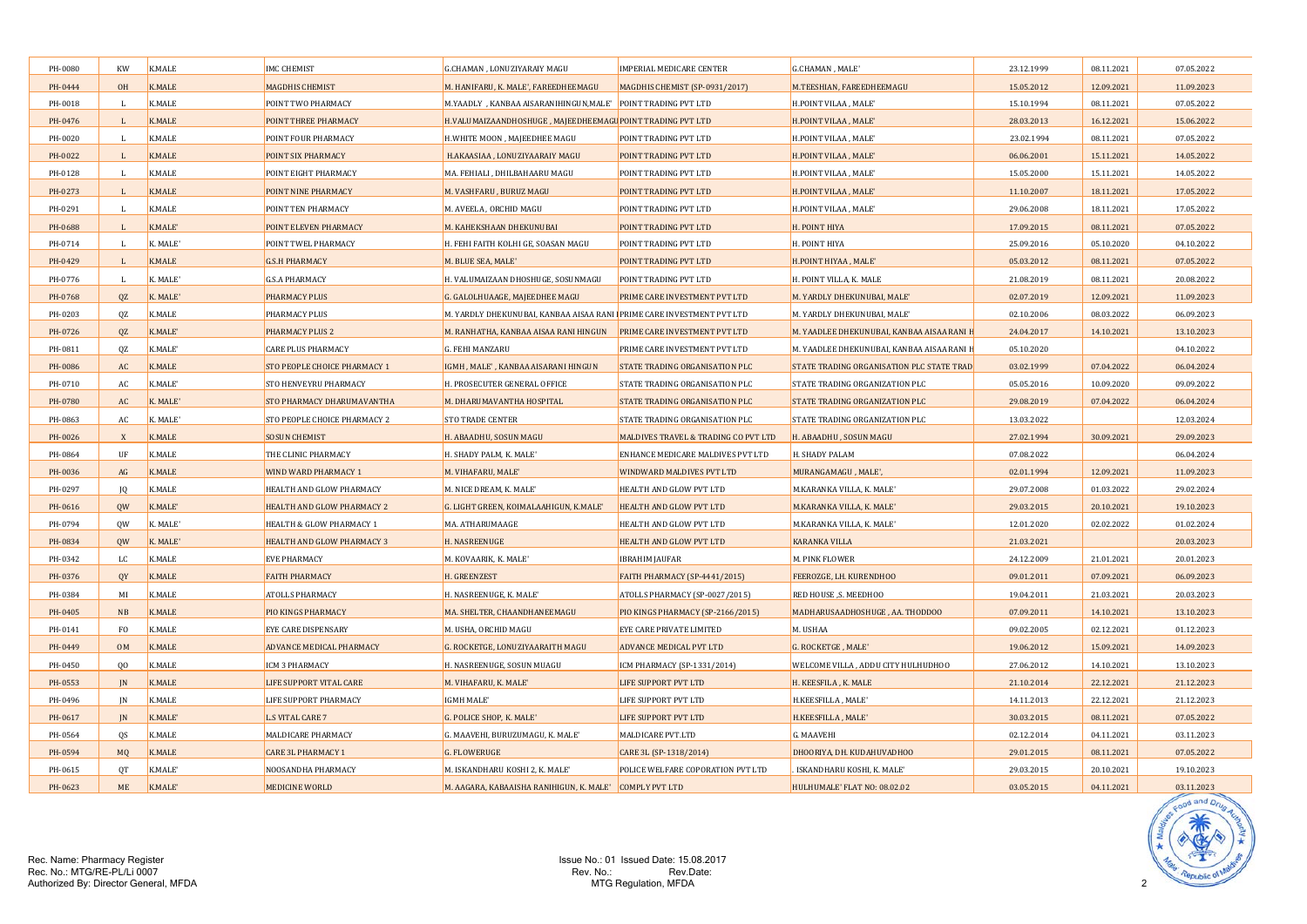| PH-0733 | <b>RU</b>      | K.MALE'          | <b>V CARE PHARMACY</b>                       | M. CHABEYLEEGE, SHAARIUVARUDHEE                                                                            | <b>ISLAND SOLUTION PVT LTD</b>                                       | M. DHOONIHURA, K. MALE'                  | 03.01.2018 | 04.11.2021 | 03.11.2023 |
|---------|----------------|------------------|----------------------------------------------|------------------------------------------------------------------------------------------------------------|----------------------------------------------------------------------|------------------------------------------|------------|------------|------------|
| PH-0724 | RL             | K.MALE'          | <b>QMED PHARMACY</b>                         | M. NAARIGU GASDHOSHUGE                                                                                     | AHMED RASHEED ( QMED)                                                | M. NAARIGUGASDHOSHUGE                    | 05.02.2017 | 06.01.2021 | 05.01.2023 |
| PH-0730 | RR             | K.MALE'          | <b>REAL PHARMACY 2</b>                       | G. FEYDHOOKOSHEEGE MAJEEDHEEMAGU                                                                           | RETREAT PARADISE PVT LTD                                             | MA. FUNA, RAHDHEBAI MAGU                 | 12.06.2017 | 14.10.2021 | 13.10.2023 |
| PH-0734 | PU             | K.MALE'          | <b>MAAFANU GREEN PHARMACY</b>                | M. SNOWLIYA, KANBAA ASISA RANIHIGUN                                                                        | MEDITIME PVT LTD (C-0590/2013)                                       | M. GREEN LIFE HADHUVAREE HINGUN          | 21.01.2018 | 04.11.2021 | 03.11.2023 |
| PH-0842 | PU             | K. MALE'         | MA. GREEN PHARMACY                           | MA. MAHCHANGOLHI VILLA                                                                                     | MEDITIME PVT LTD (C-0590/2013)                                       | M. GREEN LIFE HADHUVAREE HINGUN          | 02.08.2021 |            |            |
| PH-0015 | PU             | <b>K.MALE</b>    | <b>GREEN PHARMACY</b>                        | H. NASREENUGE, SOSUN MUAGU                                                                                 | MEDITIME PVT LTD (C-0590/2013)                                       | <b>M.GREEN LIFE, HANDHUVAREE MAGU</b>    | 05.02.1994 | 14.10.2021 | 13.10.2023 |
| PH-0739 | <b>RY</b>      | K.MALE'          | <b>KAAKI PHARMACY</b>                        | H. SENEHIYA, MOONLIGHT HINGUN                                                                              | SIFAINGE CO-ORPERATIVE                                               | MALDIVES NATINAL DIFENCE FORCE, BANDAARA | 28.03.2018 | 29.03.2022 | 28.03.2024 |
| PH-0741 | RZ             | K.MALE'          | <b>MEDI PHARMACY</b>                         | M. DHAHANAA, DHANBUGOALHI                                                                                  | <b>MEDSUN PVT LTD</b>                                                | M. ANCHORAGE, K. MALE'                   | 18.04.2018 | 15.3.2020  | 14.3.2022  |
| PH-0757 | <sub>S</sub>   | K. MALE'         | <b>ASCOM PHARMACY</b>                        | MA. TWILIGHT, ISKANDHARUMAGU                                                                               | ASCOM MALDIVES PVT LTD                                               | M. SILVER STAR, K. MALE'                 | 08.11.2018 | 29.11.2020 | 28.11.2022 |
| PH-0760 | L1             | K. MALE'         | <b>MAZI CHEMIST 4</b>                        | MA. SHEERAAZEE KANMATHEEGE, SHEERAAZEE MAZI CHEMIST (SP-1817/2015)                                         |                                                                      | NOOFARUGE / LH.KURENDHOO                 | 17.01.2019 | 06.01.2021 | 05.01.2023 |
| PH-0781 | LI             | K. MALE'         | MAZI CHEMIST 6                               | 5/43 NUMBER FIHAARA, ORCHID MAGU                                                                           | MAZI CHEMIST (SP-1817/2015)                                          | NOOFARUGE / LH.KURENDHOO                 | 16.09.2019 | 14.10.2021 | 13.10.2023 |
| PH-0786 | L              | K. MALE'         | MAZI CHEMSIT 8                               | H. AZUM, K. MALE', AMEENEEMAGU                                                                             | MAZI CHEMIST (SP-1817/2015)                                          | NOOFARUGE / LH.KURENDHOO                 | 06.11.2019 | 16.12.2021 | 15.12.2023 |
| PH-0769 | <sub>SO</sub>  | K.MALE'          | MEDNOVA PHARMACY                             | MA. HITHILAAGE, CHAANDHANEE MAGU                                                                           | IRU INVESTMENT (DR. ISMAIL RASHEED UMAR) MA. AADHIHEEGE, K. MALE'    |                                          | 10.07.2019 | 14.02.2022 | 13.02.2024 |
| PH-0772 | QY             | K. MALE'         | <b>FAITH PHARMACY 1</b>                      | M. ZUVAARIMAAGE, SHAARIUVARUDHEE                                                                           | <b>FAITH PHARMACY (SP-4441/2015)</b>                                 | FEEROZGE, LH. KURENDHOO                  | 15.07.2019 | 20.09.2021 | 19.09.2023 |
| PH-0777 | <b>ST</b>      | K. MALE'         | <b>EMC PHARMACY</b>                          | G. DEAR HOUSE, RAIVILLA GOALHI                                                                             | <b>SERENE HEALTH CARE PVT LTD</b>                                    | G. DEAR HOSE, K. MALE'                   | 15.07.2019 | 15.09.2021 | 14.09.2023 |
| PH-0762 | O <sub>I</sub> | K. MALE'         | HEALTH AND BEAUTY PHARMACY                   | H. BAHTHI, K. MALE                                                                                         | HEALTH AND BEAUTY PHARMACY (SP-1818/20 KARANKAA VILLA, HA. FIHLADHOO |                                          | 10.02.2019 | 12.09.2021 | 11.09.2023 |
| PH-0787 | SW             | K. MALE'         | <b>BIZ PHARMACY</b>                          | VAHBINFARU, BURUZUMAGU                                                                                     | <b>BIZNET PVT LTD</b>                                                | MA. BERIANFARU, K. MALE'                 | 09.12.2019 |            | 08.12.2022 |
| PH-0831 | <b>TX</b>      | K. MALE'         | <b>IRAM PHARMACY</b>                         | M. THAAIF, K. MALE'                                                                                        | IRAM PVT LTD (C0814/2014)                                            | G. ROSARY VILLA, K. MALE'                | 08.12.2019 | 17.03.2021 | 16.03.2023 |
| PH-0801 | TD             | K. MALE'         | DR. USAMA PHARMACY                           | M. GREENLIFE, K. MALE'                                                                                     | <b>BIO BIZ MALDIVES PVT LTD</b>                                      | M. GREEN LIFE HADHUVAREE HINGUN          | 19.02.2020 | 11.03.2020 | 10.03.2022 |
| PH-0802 | TE             | K.MALE'          | <b>LIFE CARE CHEMIST</b>                     | MA.RINSO, K.MALE'                                                                                          | <b>MOHAMED SUHAIL</b>                                                | DHAFTHAR 2621                            | 15.3.2020  |            | 14.3.2022  |
| PH-0798 | TC             | K.MALE'          | ONCOLOGY DISPENSIN COUNTER                   | IGMH                                                                                                       | IGMH                                                                 | IGMH                                     | 5.3.2020   |            | 04.03.2022 |
| PH-0799 | <b>TC</b>      | K.MALE'          | URO RENAL AND FERTILITY CENTER PHARMACY IGMH |                                                                                                            | <b>IGMH</b>                                                          | <b>IGMH</b>                              | 5.3.2020   |            | 04.03.2022 |
| PH-0800 | FE             | K.MALE'          | <b>FURAVERI PHARMACY 3</b>                   | MA. SAHKEYOGE, K. MALE'                                                                                    | FURAVERI MALDIVES INVESTMENT (SP-2072/2 KARANKA VILLA, N. MANADHOO   |                                          | 5.3.2020   | 08.03.2020 | 7.3.2022   |
| PH-0421 | FE             | <b>K.MALE</b>    | <b>FURAVERI PHARMCY 4</b>                    | HUVADHU GADHA KOALHI, SHAARIU VARUDHEI FURAVERI MALDIVES INVESTMENT (SP-2072/2 KARANKAA VILLA, N. MANADHOO |                                                                      |                                          | 08.02.2012 | 12.09.2021 | 11.09.2023 |
| PH-0833 | FE             | K. MALE'         | <b>FURAVERI PHARMACY 5</b>                   | <b>G. VAIJEHEYGE AAGE</b>                                                                                  | FURAVERI MALDIVES INVESTMENT (SP-2072/2 KARANKA VILLA, N. MANADHOO   |                                          | 22.03.2021 |            | 21.03.2023 |
| PH-0820 | <b>RX</b>      | K.MALE'          | <b>VITAL CARE PHARMACY</b>                   | G. KANDUVAIGE, GR FLOOR                                                                                    | <b>VITAL CARE PRIVATE LIMITED</b>                                    | <b>H.YARDLY DHEKUNUBAI</b>               | 29.11.2020 |            | 28.11.2022 |
| PH-0824 | LW             | K. MALE'         | <b>SKY BLUE CHEMIST</b>                      | M. FURAHANI AAGE, GR FLOOR                                                                                 | <b>SKY BLUE MALDIVES PVT LTD</b>                                     | <b>JAVAAHIRUVAADHEE</b>                  | 06.01.2021 |            | 05.01.2023 |
| PH-0830 | TW             | K. MALE'         | <b>DOWN TOWN PHARMACY</b>                    | MA. SILVERBEAM                                                                                             | DOWN TOWN PHARMACY (SP-3112020)                                      | MA. KABEELAAGE                           | 15.03.2021 |            | 14.03.2023 |
| PH-0838 | UA             | K. MALE'         | <b>PULSE PHARMACY</b>                        | M. SWANEE                                                                                                  | HARIR PVT LTD (C02532021)                                            | M. SWANEE                                | 10.05.2021 |            |            |
| PH-0852 | <b>UH</b>      | K. MALE'         | <b>MEDIWELL PHARMACY</b>                     | M. ASDHAA                                                                                                  | OGAA MEDICALS PVT LTD                                                | <b>G. GOLDEN SHOWER</b>                  | 10.11.2021 |            | 09.11.2023 |
| PH-0862 | <b>UM</b>      | K. MALE'         | <b>DECIMAL PHARMACY</b>                      | H. BLUE SERGEON                                                                                            | <b>DECIMAL PVT LTD</b>                                               | MA. SIGMA                                | 08.03.2022 |            | 07.03.2024 |
| PH-0863 | UK             | K. MALE'         | <b>MEDISERVE PHARMACY</b>                    | M. OKARA                                                                                                   | HOST TREASURE MALDIVES PVT LTD                                       | MA. KAALHIVAH                            | 13.04.2022 |            | 12.04.2024 |
| PH-0211 | $\overline{A}$ | VILLIMALE'       | TABLET-2                                     | V. FEHITHILA, VILLINGILI                                                                                   | <b>ADK COMPANY PVT LTD</b>                                           | H.SILVER LEAF, MALE'                     | 14.12.2006 | 21.07.2020 | 20.07.2022 |
| PH 0024 | <b>I</b> .     | <b>VILLIMALE</b> | POINT THIRTEEN PHARMACY                      | LOYER, HULHULEY HIGUN, VILLINGILLI                                                                         | POINT TRADING PVT LTD                                                | H.POINT HIYAA, MALE'                     | 23.06.2008 | 25.11.2021 | 24.05.2022 |
| PH-0500 | AC             | VILLIMALE'       | <b>STO VILLIMALE PHARMACY</b>                | <b>VILIMALE' HEALTH CENTER</b>                                                                             | STATE TRADING ORGANISATION PLC                                       | STATE TRADING ORGANISATION PLC LTD       | 04.03.2014 | 06.09.2021 | 06.09.2023 |
| PH-0120 | <b>RW</b>      | HULHUMALE'       | <b>CITY PHARMACY</b>                         | HULHUMALE' VIYAFAARI UNIT NO:6 GB                                                                          | AW PHARMACUITICAL PVT LTD                                            | M. GALOLHU AAGE, MAJEEDHEE MAGU          | 21.06.2004 | 04.11.2021 | 03.11.2023 |
| PH-0360 | AC             | HULHUMALE'       | <b>STO PHARMACY HULHUMALE</b>                | HULHUMALE' HOSPITAL                                                                                        | STATE TRADING ORGANISATION PLC                                       | STATE TRADING ORGANISATION PLC LTD       | 22.08.2010 | 22.10.2020 | 21.10.2022 |
| PH-0530 | O <sub>I</sub> | HULHUMALE'       | HEALTH AND BEAUTY PHARMACY 1                 | <b>H. M. UNIT E-G 03</b>                                                                                   | HEALTH AND BEAUTY PHARMACY (SP-1818/20 M. NICE DREAM                 |                                          | 16.09.2014 | 03.04.2022 | 02.04.2024 |
| PH-0454 | PU             | HULHUMALE'       | HULHUMALE GREEN PHARMACY                     | HULHUMALE' HOSPITAL, HULHUMALE                                                                             | MEDITIME PVT LTD (C-0590/2013)                                       | M. GREEN LIFE HADHUVAREE HINGUN          | 01.09.2012 | 04.11.2021 | 03.11.2023 |
| PH-0625 | <b>QX</b>      | HULHUMALE'       | <b>UNIQUE PHARMACY</b>                       | HULHUMALE' COMERCIAL UNIT C-1-03                                                                           | <b>S.I.M.R COMPANY PVT LTD</b>                                       | COREL VILL, C2,2C, K.HULHUMALE'          | 24.12.2017 | 23.12.2021 | 22.06.2022 |
| PH-0717 | A              | HULHUMALE'       | <b>ADK PHARMACY 10</b>                       | UNIT 4, GROUND FLOOR, CENTRO                                                                               | <b>ADK COMPANY PVT LTD</b>                                           | H. SILVER LEEF                           | 10.10.2016 | 30.11.2020 | 29.11.2022 |
| PH-0731 | AI             | HULHUMALE'       | HULHUMALE' ISERI                             | LOT NOMBER: 11177                                                                                          | <b>ABDULLA HASHIM</b>                                                | AAGADHAGE / HA,DHIDHDHOO                 | 25.07.2017 | 13.09.2020 | 12.09.2022 |

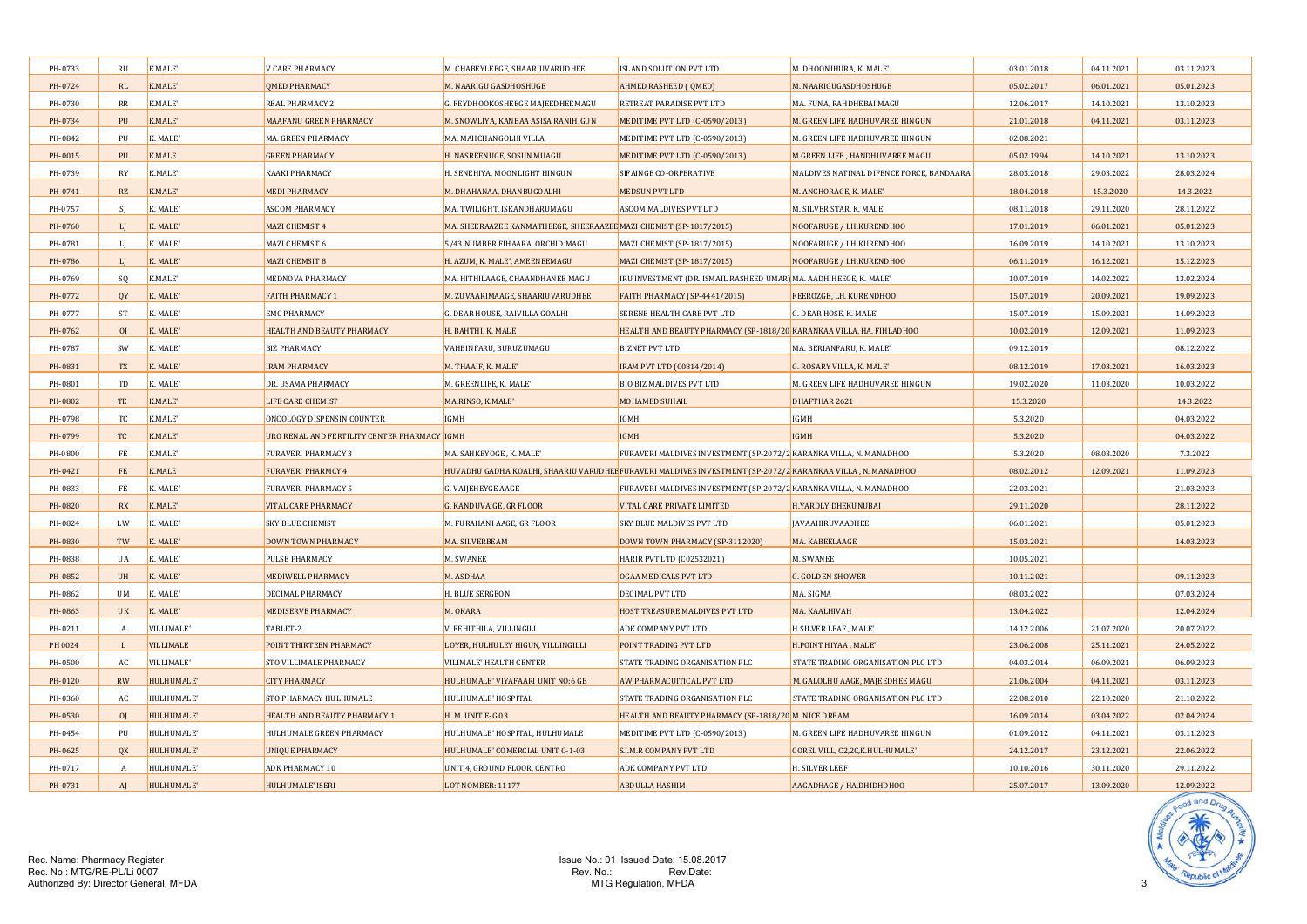| PH-0735 | <b>RV</b>      | HULHUMALE'          | TREE TOP HOSPITAL PHARMACY        | TREE TOP HOSPITAL                                                             | TREE TOP HEALTH PVT LTD               | H. GADHAMOO, BODUTHAKURUFAANU MAGU | 24.01.2018 | 15.02.2022 | 15.02.2024 |
|---------|----------------|---------------------|-----------------------------------|-------------------------------------------------------------------------------|---------------------------------------|------------------------------------|------------|------------|------------|
| PH-0736 | <b>RW</b>      | HULHUMALE'          | <b>CITY PHARMACY 2</b>            | HULHUMALE, LOT NO 11253                                                       | AW PHARMACUITICAL PVT LTD             | H. GALOLHU AGGE, MAJEEDHEE MAGU    | 21.01.2018 | 11.02.2020 | 10.02.2022 |
| PH-0740 | QZ             | HULHUMALE'          | <b>CARE PLUS PHARMACY</b>         | HULHUMALE LOT NO 10417                                                        | PRIME CARE INVESTMENT PVT LTD         | M. YARDLY DHEKUNUBAI, MALE'        | 11.04.2018 | 08.11.2021 | 07.11.2023 |
| PH-0750 | <b>SF</b>      | HULHUMALE'          | HULHUMALE' PHARMACY               | HULHUMALE' HOSPITAL                                                           | <b>SUNTRIA PVT LTD</b>                | THREE ROSE, S. MARADHOO FEYDHOO    | 03.09.2018 | 21.03.2021 | 20.03.2023 |
| PH-0751 | SG             | HULHUMALE'          | PHARMACON CHEMIST                 | HIRI 8, HULHUMALE'                                                            | PHARMACON MALDIVES PVT LTD            | H. ROANWEST, SANDHUBARAKA GOALHI   | 12.09.2018 | 22.10.2020 | 21.10.2022 |
| PH-0819 | T <sub>0</sub> | HULHUMALE'          | <b>MEDCITY PHARMACY</b>           | HULHUMALE' FLAT 80,03,07                                                      | <b>MEDZONE PVT LTD</b>                | HULHUMALE' FLAT 80,03,07           | 15.11.2020 | 09.02.2022 | 08.02.2024 |
| PH-0763 | - Li           | HULHUMALE'          | MAZI CHEMIST 5                    | HULHUMALE LOT NO:.11338, RABARUGAS MAGI MAZI CHEMIST (SP-1817/2015)           |                                       | LH. KURENDHOO, NOOFARUGE           | 03.03.2019 | 05.04.2021 | 04.04.2023 |
| PH-0778 | 00             | HULHUMALE'          | ICM 4 PHARMACY                    | HULHUMALE LOT NO:10354                                                        | ICM PHARMACY (SP-1331/2014)           | WELCOME VILLA, S. HITHADHOO        | 22.08.2019 | 23.07.2020 | 22.07.2022 |
| PH-0779 | SU             | HULHUMALE'          | <b>SIX A PHARMACY 1</b>           | HULHUMALE LOT NO: 10409                                                       | PRIMIUM SIX A COMPANY PVT LTD         | HULHUMALE FLAT 2C, C9              | 01.09.2019 | 22.12.2021 | 21.12.2023 |
| PH-0795 | $\overline{A}$ | HULHUMALE'          | <b>ADK PHARMACY 11</b>            | HULHUMALE LOT NO: 11323                                                       | ADK COMPANY PVT LTD                   | H. SILVER LEEF                     | 19.01.2020 | 02.02.2022 | 01.02.2024 |
| PH-0825 | TT             | HULHUMALE'          | PRIME PHARMACY                    | HULHUMALE' LOT 11274                                                          | PRIME TRADING PVT LTD (C03872020)     | G. GAAKOSHI                        | 03.02.2021 | 04.11.2021 | 03.11.2023 |
| PH-0828 | TV             | HULHUMALE'          | ORANJU PHARMA                     | HULHUMALE' LOT 10206, HITHIGAS GOALHI 4 ORANJU INVESTMENT PVT LTD (C07462018) |                                       | MA. FAS HIRI                       | 18.02.2021 |            | 17.02.2023 |
| PH-0843 | <b>RW</b>      | HULHUMALE'          | <b>CITY PHARMACY 3</b>            | HULHUMALE' LOT 11173                                                          | AW PHARMACUITICAL PVT LTD             | M. GALOLHU AAGE, MAJEEDHEE MAGU    | 05.08.2021 |            | 04.08.2023 |
| PH-0864 | <b>RW</b>      | HULHUMALE'          | <b>CITY PHARMACY 4</b>            | <b>COMMERCIAL UNIT C-G-07</b>                                                 | AW PHARMACUITICAL PVT LTD             | M. GALOLHU AAGE, MAJEEDHEE MAGU    | 14.03.2022 |            | 13.03.2024 |
| PH-0859 | $\mathcal{S}$  | HULHUMALE'          | <b>ASCOM 2 PHARMACY</b>           | HULHUMALE' LOT 11389                                                          | <b>ASCOM MALDIVES PVT LTD</b>         | M. SILVER STAR, K. MALE'           | 20.01.2022 |            | 19.01.2024 |
| PH-0860 | <b>UL</b>      | HULHUMALE'          | <b>LIFE CARE PLUS PHARMACY</b>    | HULHUMALE' LOT10027                                                           | LIFE CARE PLUS PHARMACY               | M. KERINE LIGHT                    | 02.02.2022 |            | 01.02.2024 |
| PH-0803 | PU             | HULHULE             | HULHULE' GREEN PHARMACY           | VELAANAA INTERNATIONAL AIRPORT                                                | MEDITIME PVT LTD (C-0590/2013)        | M. GREEN LIFE HADHUVAREE HINGUN    | 16.10.2020 |            | 15.07.2022 |
| PH-0767 | CN             | <b>THILAFUSHI</b>   | <b>F&amp;C CHEMIST 9</b>          | <b>GRATER MALE' INDUSTRIAL ZONE LTD</b>                                       | F & C PVT LTD                         | MA. BLUE SEVEN, KURIKEELAMAGU      | 02.07.2019 | 12.10.2021 | 13.10.2023 |
| PH-0782 | <b>SV</b>      | K. ISLAND 1         | <b>ARAABY PHARMACY</b>            | ISLAND 1, K. ISLAND                                                           | <b>ARAABY RETAIL PLD</b>              | MOONIMAGE, B.EYDHAFUSHI            | 19.09.2019 | 19.10.2021 | 18.10.2023 |
|         |                |                     | <b>HAA ALIF ATOLL</b>             |                                                                               |                                       |                                    |            |            |            |
| PH-0104 | AJ             | HA. DHIDHDHOO       | <b>ISSERI PHARMACY 3</b>          | <b>HAVEYLI</b>                                                                | ISERI INVESTMENT (SP-0443/2014)       | AAGADHAGE / HA,DHIDHDHOO           | 15.07.1997 | 02.12.2021 | 01.12.2023 |
| PH-0285 | $\mathbf{H}$   | HA. DHIDHDHOO       | <b>VITAMINS PHARMACY</b>          | <b>HAVEYLI</b>                                                                | VITAMINS (SP-4732/2015)               | <b>JANAVAREEGE</b>                 | 09.09.2007 | 30.09.2021 | 29.09.2023 |
| PH-0585 | AC             | НА. DHIDHDHOO       | STO. HA. DHIHDHOO PHARMACY        | HA. ATOLL HOSPITAL, HA. DHIDHOO                                               | STATE TRADING ORGANISATION PLC        | STATE TRADING ORGANIZATION PLC     | 21.01.2015 | 13.06.2019 | 12.06.2021 |
| PH-0140 | FN             | HA. IHAVANDHOO      | <b>DHATHURU PHARMACY</b>          | <b>KURIFAS</b>                                                                | <b>DHATHURU INVESTMENT</b>            | <b>DHILSHAADH</b>                  | 31.12.2013 | 06.12.2021 | 05.12.2023 |
| PH-0598 | AC             | HA. IHAVANDHOO      | STO. HA. IHAVANDHOO PHARMACY      | <b>IHAVANDHOO HEALTH CENTER</b>                                               | STATE TRADING ORGANISATION PLC        | STATE TRADING ORGANIZATION PLC     | 23.02.2015 | 17.3.2020  | 16.03.2022 |
| PH-0462 | <b>OW</b>      | HA. HOARAFUSHI      | <b>F V PHARMACY</b>               | <b>CHANDHANEEGE</b>                                                           | HUSSEIN MIRZA MANSOOR                 | SILSILAAGE / LH. NAIFARU           | 26.12.2012 | 23.02.2022 | 22.02.2024 |
| PH-0517 | AC             | HA. HOARAFUSHI      | STO. HA. HOARAFUSHI PHARMACY      | HA. HOARAFUSHI HEALTH CENTER                                                  | STATE TRADING ORGANISATION PLC        | STATE TRADING ORGANIZATION         | 09.02.2015 | 1304.2022  | 12.04.2024 |
| PH-0516 | AC             | HA. KELA            | STO. HA. KELA PHARMACY            | <b>KELAA SIHEEMARUKAZ</b>                                                     | STATE TRADING ORGANISATION PLC        | STATE TRADING ORGANIZATION         | 23.07.2014 | 25.06.2019 | 24.06.2021 |
| PH-0521 | AC             | HA. ULIGAM          | STO. HA. ULIGAM PHARMACY          | <b>RAYITHUNGE HIYA</b>                                                        | STATE TRADING ORGANISATION PLC        | STATE TRADING ORGANIZATION         | 14.08.2014 | 14.10.2021 | 13.10.2023 |
| PH-0541 | AC             | HA. FILLADHOO       | STO. HA. FILLADHOO PHARMACY       | RAYITHUNGE BEYSFIHAARA                                                        | <b>STATE TRADING ORGANISATION PLC</b> | STATE TRADING ORGANIZATION         | 29.09.2014 | 02.01.2019 | 01.01.2021 |
| PH-0577 | AC             | HA. MAARANDHOO      | STO. HA. MAARANDHOO PHARMACY      | MAARANDHOO COUNCIL IDHAARAA                                                   | STATE TRADING ORGANISATION PLC        | STATE TRADING ORGANIZATION PLC     | 08.01.2015 | 29.07.2019 | 28.07.2021 |
| PH-0609 | <b>AC</b>      | HA. BAARAH          | <b>STO. HA. BAARAH PHARMACY</b>   | HA. BAARAH HEALTH CENTER                                                      | STATE TRADING ORGANISATION PLC        | STATE TRADING ORGANIZATION PLC     | 09.03.2015 | 01.08.2019 | 31.07.2021 |
| PH-0628 | AC             | HA. THURAAKUNU      | STO. HA. THURAAKUNU PHARMACY      | THURAAKUNU HEALTH CENTER                                                      | STATE TRADING ORGANISATION PLC        | STATE TRADING ORGANIZATION PLC     | 18.05.2015 | 23.05.2019 | 24.05.2021 |
| PH-0629 | AC             | HA. VASHAFARU       | STO. HA. VASHAFARU PHARMACY       | <b>VASHAFARU HEALTH CENTER</b>                                                | STATE TRADING ORGANISATION PLC        | STATE TRADING ORGANIZATION PLC     | 21.05.2015 | 20.02.2020 | 19.02.2022 |
| PH-0646 | AC             | HA. MOLHADHOO       | STO .HA. MOLHADHOO PHARMACY       | MOLHADHOO HEALTH CENTRE                                                       | STATE TRADING ORGANISATION PLC        | STATE TRADING ORGANIZATION PLC     | 02.07.2015 | 11.07.2019 | 31.12.2019 |
| PH-0675 | AC             | HA. MURAIDHOO       | STO. HA. MURAIDHOO PHARMACY       | <b>MURAIDHOO HEALTH CENTRE</b>                                                | STATE TRADING ORGANISATION PLC        | STATE TRADING ORGANIZATION PLC     | 27.08.2015 | 16.06.2019 | 15.06.2021 |
| PH-0704 | AC             | HA. THAKANDHOO      | STO. HA. THAKANDHOO PHARMACY      | THAKANDHOO HEALTH CENTRE                                                      | STATE TRADING ORGANISATION PLC        | STATE TRADING ORGANIZATION PLC     | 20.10.2015 | 27.02.2020 | 26.02.2022 |
| PH-0702 | <b>AC</b>      | HA. UTHEEMU         | STO. HA. UTHEEMU PHARMACY         | UTHEEMU HEALTH CENTRE                                                         | STATE TRADING ORGANISATION PLC        | STATE TRADING ORGANIZATION PLC     | 15.10.2015 | 22.03.2022 | 21.03.2024 |
|         |                |                     | <b>HAA DHAAL ATOLL</b>            |                                                                               |                                       |                                    |            |            |            |
| PH-0053 | AA             | HDH. KULHUDHUHFUSHI | <b>ASRAFEE CHEMIST NO: 1</b>      | LAAMIGE                                                                       | AL MARK (SP-1371/2015)                | ASRAFEEGE / HD.KHULHUDHUFUSHI      | 25.04.1999 | 20.09.2021 | 19.09.2023 |
| PH-0054 | AA             | HDH. KULHUDHUHFUSHI | <b>ASRAFEE CHEMIST NO: 2</b>      | OLHAHASHI                                                                     | AL MARK (SP-1371/2015)                | ASRAFEEGE / HD.KHULHUDHUFUSHI      | 14.03.1999 | 20.09.2021 | 19.09.2023 |
| PH-0452 | AC             | HDH. KULHUDHUHFUSHI | <b>STO PHARMACY KULHUDHUFUSHI</b> | KULHUDHUFUSHI REGIONAL HOSPITAL                                               | STATE TRADING ORGANISATION PLC        | STATE TRADING ORGANISATION PLC LTD | 02.02.2012 | 29.11.2020 | 28.11.2022 |

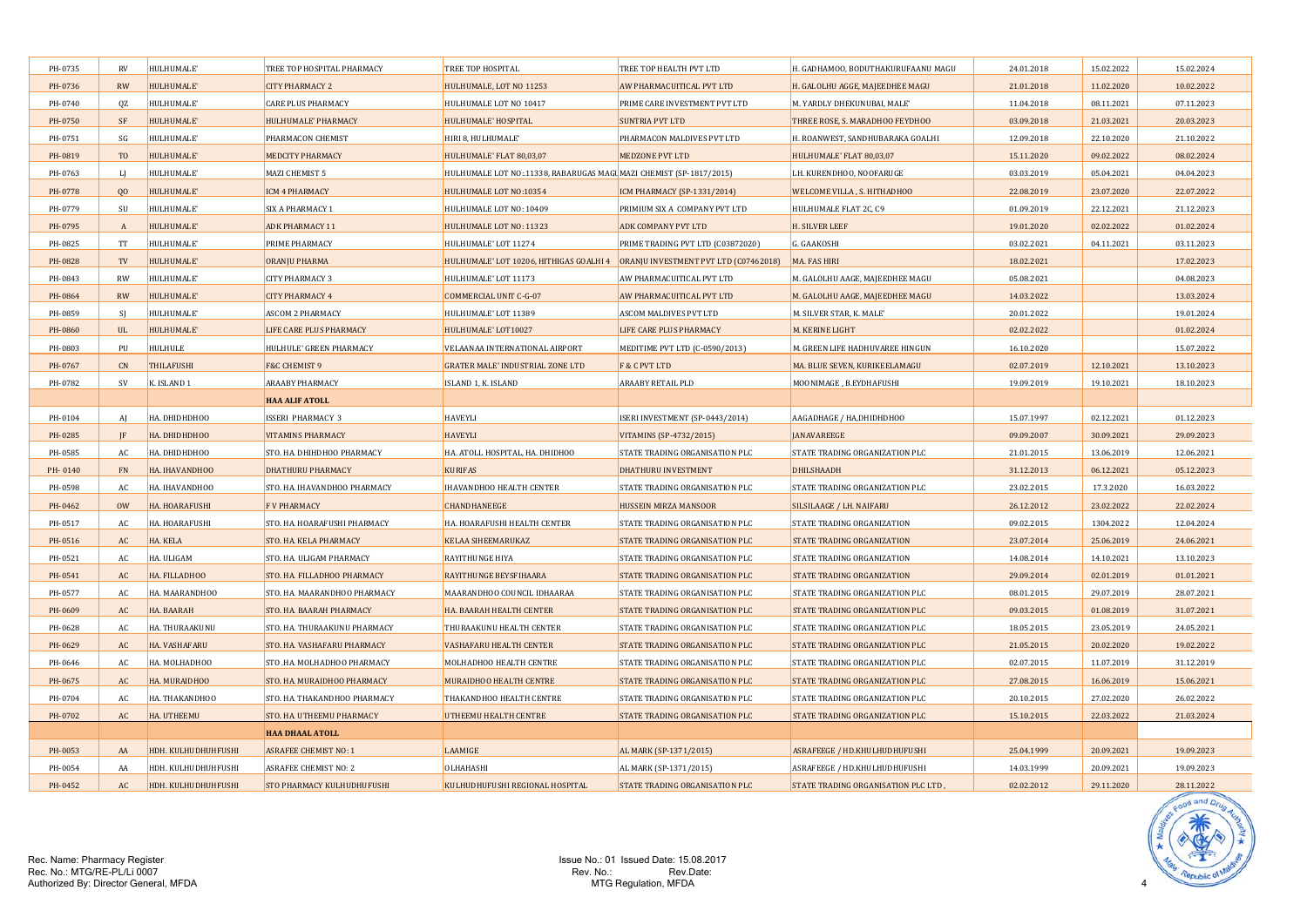| PH-0748 | LI                     | HDH. KULHUDHUHFUSHI | <b>MAZI CHEMIST 3</b>              | SOUTH WARD, KAGI, MURAKA MAGU        | MAZI CHEMIST (SP-1817/2015)                                      | NOOFARUGE / LH.KURENDHOO              | 23.07.2018 | 27.09.2020 | 26.09.2022 |
|---------|------------------------|---------------------|------------------------------------|--------------------------------------|------------------------------------------------------------------|---------------------------------------|------------|------------|------------|
| PH-0789 | SY                     | HDH. KULHUDHUHFUSHI | <b>RASHU BEYSFIHAARA</b>           | SOUTH WARD, OIVARU                   | <b>FAIR WINDS PVT LTD</b>                                        | H. BANDOSGE, K. MALE'                 | 24.12.2019 | 13.09.2020 | 12.09.2022 |
| PH-0807 | BZ                     | HDH. KULHUDHUHFUSHI | HEALTH MART PHARMACY               | SOUTH WARD, MILAAFARU                | <b>LOCK CODE</b>                                                 | DHAAVIYAAGE, LH.NAIFARU               | 13.09.2020 | 04.11.2021 | 03.11.2023 |
| PH-0808 | TG                     | HDH. KULHUDHUHFUSHI | <b>AKARA KARA PHARMACY</b>         | <b>VANI BUILDING</b>                 | <b>BIZNET PVT LTD</b>                                            | MA. BERIANFARU, K. MALE'              | 16.09.2020 |            | 15.09.2022 |
| PH-0817 | $_{0}$                 | HDH. KULHUDHUHFUSHI | <b>CARING PHARMACY</b>             | KAGI, HDH. KULHUDHUFFUSHI            | HEALTH AND BEAUTY PHARMACY (SP-1818/20 M.KARANKA VILLA, K. MALE' |                                       | 09.11.2020 |            | 08.11.2022 |
| PH-0818 | $\overline{A}$         | HDH. KULHUDHUHFUSHI | <b>ADK PHARMACY 20</b>             | HAALI, HDH. KULHUDHUFFUSHI           | <b>ADK COMPANY PVT LTD</b>                                       | <b>H.SILVER LEAF</b>                  |            | 25.11.2020 | 24.11.2022 |
| PH-0855 | RX                     | HDH. KULHUDHUHFUSHI | <b>VITAL CARE PHARMACY</b>         | SOAFIYAA                             | VITAL CARE PRIVATE LIMITED                                       | H. YARDLY DHEKUNUBAI                  |            | 25.11.2021 | 24.11.2023 |
| PH-0858 | <b>UK</b>              | HDH. KULHUDHUHFUSHI | <b>MEDISERVE PHARMACY</b>          | <b>OIVARU</b>                        | HOST TREASURE MALDIVES PVT LTD                                   | MA. KAALHIVAH                         | 30.12.2021 |            | 29.12.2023 |
| PH-0554 | AC                     | HDH. HANIMADHOO     | STO. HDH. HANIMADHOO PHARMACY      | AMEENEEFAI                           | STATE TRADING ORGANISATION PLC                                   | STATE TRADING ORGANIZATION            | 20.10.2014 | 08.07.2020 | 07.07.2022 |
| PH-0619 | <b>AC</b>              | HDH. FINEY          | STO. HDH. FINEY PHARMACY           | <b>FINEY SIHHEEMARUKAZU</b>          | <b>STATE TRADING ORGANISATION PLC</b>                            | STATE TRADING ORGANIZATION PLC        | 23.04.2015 | 22.03.2022 | 21.03.2024 |
| PH-0620 | AC                     | HDH. VAIKARADHOO    | STO. HDH. VAIKARADHOO PHARMACY     | VAIKARADHOO COUNCILGE IDHARAA        | STATE TRADING ORGANISATION PLC                                   | STATE TRADING ORGANIZATION PLC        | 27.04.2015 | 17.12.2018 | 16.12.2020 |
| PH-0637 | AC                     | HDH. NEHLAIDHOO     | STO. HDH. NEHLAIDHOO PHARMACY      | NEHLAIDHOO COUNCIL IDHAARA           | <b>STATE TRADING ORGANISATION PLC</b>                            | STATE TRADING ORGANIZATION PLC        | 04.06.2015 | 24.12.2018 | 23.12.2020 |
| PH-0638 | AC                     | HDH. NOLHIVARM      | STO. HDH. NOLHIVARAM PHARMACY      | NOLHIVARAM HEALTH CENTER             | STATE TRADING ORGANISATION PLC                                   | STATE TRADING ORGANIZATION PLC        | 04.06.2015 | 22.10.2020 | 21.10.2022 |
| PH-0645 | $\mathbb{A}\mathbb{C}$ | HDH. HIRIMARADHOO   | STO. HDH. HIRIMARADHOO PHARMACY    | <b>HEALTH CENTRE</b>                 | STATE TRADING ORGANISATION PLC                                   | STATE TRADING ORGANIZATION PLC        | 01.07.2015 | 15.3.2020  | 14.3.2022  |
| PH-0657 | AC                     | HDH. KUMUNDHOO      | STO. HDH. KUMUNDHOO PHARMACY       | <b>HEALTH CENTRE</b>                 | STATE TRADING ORGANISATION PLC                                   | STATE TRADING ORGANIZATION PLC        | 03.08.2015 | 06.02.2020 | 05.02.2022 |
| PH-0663 | AC                     | HDH. NEYKURENDHOO   | STO. HDH. NEYKURENDHOO PHARMACY    | <b>HEALTH CENTRE</b>                 | STATE TRADING ORGANISATION PLC                                   | STATE TRADING ORGANIZATION PLC        | 09.08.2015 | 19.08.2019 | 18.08.2021 |
| PH-0667 | AC                     | HDH. NAIVAADHOO     | STO. HDH. NAIVAADHOO PHARMACY      | <b>HEALTH CENTRE</b>                 | STATE TRADING ORGANISATION PLC                                   | STATE TRADING ORGANIZATION PLC        | 20.08.2015 | 28.05.2019 | 27.05.2021 |
| PH-0668 | AC                     | HDH. KURINBI        | STO. HDH. KURINBI PHARMACY         | <b>HEALTH CENTRE</b>                 | STATE TRADING ORGANISATION PLC                                   | STATE TRADING ORGANIZATION PLC        | 20.08.2015 | 22.03.2022 | 21.03.2024 |
| PH-0674 | AC                     | HDH. NOLHIVARANFARU | STO. HDH. NOLHIVARANFARU PHARMACY  | <b>HEALTH CENTRE</b>                 | STATE TRADING ORGANISATION PLC                                   | STATE TRADING ORGANIZATION PLC        | 27.08.2015 | 01.08.2019 | 31.07.2021 |
| PH-0691 | AC                     | HDH. MAKUNUDHOO     | STO. HDH. MAKUNUDHOO PHARMACY      | <b>HEALTH CENTRE</b>                 | STATE TRADING ORGANISATION PLC                                   | STATE TRADING ORGANIZATION PLC        | 17.09.2015 | 18.09.2019 | 17.09.2021 |
|         |                        |                     | <b>SHAVIYANI ATOLL</b>             |                                      |                                                                  |                                       |            |            |            |
| PH-0052 | AC                     | SH. KANDITHEEMU     | STO. SH. KADITHEEMU PHARMACY       | STO. SH. KADITHEEMU PHARMACY         | STATE TRADING ORGANISATION PLC                                   | STATE TRDAING ORGANIZATION PLC        | 15.02.2004 | 14.10.2021 | 13.10.2023 |
| PH-0379 | MF                     | SH. MAAUNGOODHOO    | UNGOODHOO MEDICAL CARE             | ANNAARUMAAGE                         | MOHAMED NAEEM                                                    | GAHAA / MAAUNGOODHOO                  | 07.02.2011 | 04.10.2020 | 03.10.2022 |
| PH-0397 | RG                     | SH. KOMANDOO        | KOMANDOO RAHYITHUNGE BEYSFIHAARA   | SH. KOMANDOO PRE SCHOOL              | KOMANDOO COUNCIL IDHAARA                                         | KOMANDOO COUNCIL IDHAARA              | 09.11.2016 | 12.03.2019 | 11.03.2021 |
| PH-0410 | AC                     | SH. MAROSHI         | STO. SH. MAROSHI PHARMASCY         | SH. MAROSHI RAHYITHUNGE BEYSFIHAARA  | STATE TRADING ORGANISATION PLC                                   | STATE TRADING ORGANIZATION PLC        | 23.10.2011 | 03.07.2019 | 02.07.2021 |
| PH-0427 | <b>NS</b>              | SH. MILANDHOO       | <b>TMM PHARMACY</b>                | MILANDHOO YOUTH MOVEMENT OFFICE      | MOHAMED MUSTHAFA HUSSEIN                                         | DHOVELI. SH. MILANDHOO                | 05.03.2012 | 08.11.2021 | 07.11.2023 |
| PH-0567 | AC                     | SH. GOIDHOO         | STO. SH. GOIDHOO PHARMACY          | MASHAN, SH. GOIDHOO                  | STATE TRADING ORGANISATION PLC                                   | STATE TRADING ORGANIZATION PLC        | 15.12.2014 | 30.09.2021 | 29.09.2023 |
| PH-0755 | $\overline{S}$         | SH. MILANDHOO       | <b>WOOD CHEMIST</b>                | SH.MILANDHOO RAHVEHIGE               | <b>WOOD CHEMIST (SP16582018)</b>                                 | KINAARAAGE, SH. MILANDHOO             | 30.10.2018 | 20.10.2021 | 19.10.2023 |
| PH-0559 | AC                     | SH. MILANDHOO       | STO. SH. MILANDHOO PHARMACY        | SH. MILANDHOO RAYITHUNGE BEYSFIHAARA | STATE TRADING ORGANISATION PLC                                   | <b>STATE TRDAING ORGANIZATION</b>     | 19.11.2014 | 04.11.2021 | 03.11.2023 |
| PH-0583 | AC                     | SH. FEYDHOO         | STO. SH. FEYDHOO PHARMACY          | FEYDHOO RAHYITHUNGE BEYSFIHAARA      | STATE TRADING ORGANISATION PLC                                   | STATE TRDAING ORGANIZATION PLC        | 15.01.2015 | 12.03.2019 | 11.03.2021 |
| PH-0432 | AC                     | SH. FOAKAIDHOO      | STO. SHAVIYANI FOAKAIDHOO PHARMACY | SH. FOAKAIDHOO HEALTH CENTER         | STATE TRADING ORGANISATION PLC                                   | STATE TRDAING ORGANIZATION PLC        | 05.03.2015 | 16.12.2019 | 15.12.2021 |
| PH-0604 | AC                     | SH. BILEHFAHI       | STO. SH.BILEHFAHI PHARMACY         | SH.BILEHFAHI HEALTH CENTRE           | <b>STATE TRADING ORGANISATION PLC</b>                            | STATE TRDAING ORGANIZATION PLC        | 02.03.2015 | 22.04.2019 | 21.04.2021 |
| PH-0622 | AC                     | SH. NOOMARA         | STO. SH. NOOMARA PHARMACY          | NOOMARA PHASEYHA PHARMACY            | <b>STATE TRADING ORGANISATION PLC</b>                            | <b>STATE TRADING ORGANIZATION PLC</b> | 29.04.2015 | 30.04.2019 | 29.04.2021 |
| PH-0624 | AC                     | <b>SH. FEEVAH</b>   | STO. SH. FEEVAH PHARMACY           | <b>FEEVAH BAU OFFICE</b>             | STATE TRADING ORGANISATION PLC                                   | <b>STATE TRADING ORGANIZATION PLC</b> | 06.05.2015 | 03.06.2019 | 02.06.2021 |
|         |                        |                     |                                    |                                      |                                                                  |                                       |            |            |            |
| PH-0654 | AC                     | SH. KOMANDOO        | STO. SH. KOMANDOO PHARMACY         | KOMANDOO HEALTH CENTRE               | STATE TRADING ORGANISATION PLC                                   | STATE TRADING ORGANIZATION PLC        | 16.07.2015 | 20.02.2020 | 19.02.2022 |
| PH-0658 | AC                     | SH. LHAIMAGU        | STO. SH. LHAIMAGU PHARMACY         | SH. LHAIMAGU HEALTH CENTRE           | STATE TRADING ORGANISATION PLC                                   | STATE TRADING ORGANIZATION PLC        | 23.07.2015 | 09.07.2019 | 08.07.2021 |
| PH-0662 | AC                     | SH. MAAUNGOODHOO    | STO. SH. MAAUNGOODHOO PHARMACY     | HEALTH CENTRE                        | STATE TRADING ORGANISATION PLC                                   | STATE TRADING ORGANIZATION PLC        | 09.08.2015 | 09.11.2020 | 08.11.2022 |
| PH-0683 | AC                     | SH. NARUDHOO        | STO. SH. NARUDHOO PHARMACY         | <b>HEALTH CENTRE</b>                 | STATE TRADING ORGANISATION PLC                                   | STATE TRADING ORGANIZATION PLC        | 08.09.2015 | 24.02.2020 | 23.02.2022 |
| PH-0816 | TN                     | SH. FUNADHOO        | <b>FUNADHOO PHARMACY</b>           | REDLIGHT                             | <b>SW INVESTMENT ( AISHATH SILNA)</b>                            | REDLIGHT                              | 9.11.2020  |            | 9.11.2022  |
| PH-0580 | AC                     | SH. FUNADHOO        | STO. SH. FUNADHOO PHARMACY         | SH. ATOLL HOSPITAL                   | STATE TRADING ORGANISATION PLC                                   | STATE TRDAING ORGANIZATION PLC        | 14.01.2015 | 30.09.2021 | 29.09.2023 |
| PH-0123 | EQ.                    | SH.FUNADHOO         | FUNAFATHI                          | FUNAFATHI BEYSFIHAARA                | MILADHUNMADULU U.B. ATHOLHU OFFICE                               | FUNADHOO / SH. ATOLL                  | 10.03.2014 | 22.10.2022 | 21.10.2022 |
|         |                        |                     | <b>NOONU</b>                       |                                      |                                                                  |                                       |            |            |            |

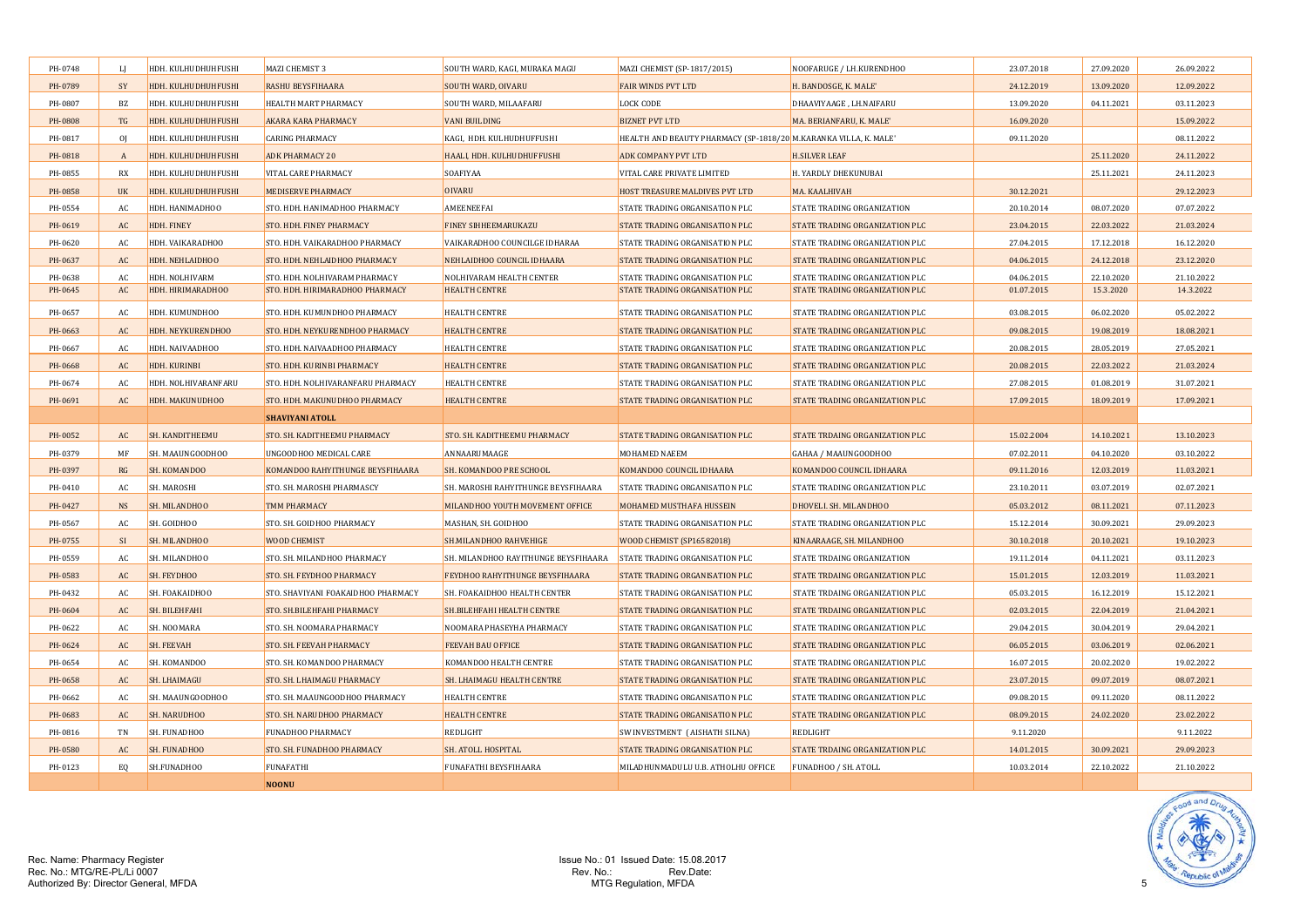| PH-0533 | AC.            | N. MANADHOO          | STO. N. MANADHOO PHARMACY        | N. ATOLL HOSPITAL                         | STATE TRADING ORGANISATION PLC                                | STATE TRADING ORGANIZATION       | 21.09.2014 | 20.03.2022 | 19.03.2024 |
|---------|----------------|----------------------|----------------------------------|-------------------------------------------|---------------------------------------------------------------|----------------------------------|------------|------------|------------|
| PH-0130 | $FE$           | N. MANADHOO          | <b>FURAVERI PHARMACY 01</b>      | <b>MIDCHOUSE</b>                          | <b>IBRAHIM MANIK</b>                                          | KARANKAA VILLA, N.MANADHOO       | 19.02.1977 | 21.09.2020 | 20.09.2022 |
| PH-0747 | LJ             | N. VELIDHOO          | MAZI CHEMIST 2                   | MAZI CHEMIST 2                            | MAZI CHEMIST (SP-1817/2015)                                   | NOOFARUGE / LH.KURENDHOO         | 16.07.2018 | 27.09.2020 | 26.09.2022 |
| PH-0590 | AC             | N. FODHOO            | STO. N. FODHOO PHARMACY          | N. FODHOO HEALTH CENTER                   | STATE TRADING ORGANISATION PLC                                | STATE TRADING ORGANIZATION PLC   | 08.02.2015 | 22.03.2022 | 21.03.2024 |
| PH-0589 | AC             | N. KENDHIKULHUDHOO   | STO. N. KENDHIKULHUDHOO PHARMACY | N. KENDHIKULHUDHOO HEALTH CENTER          | STATE TRADING ORGANISATION PLC                                | STATE TRADING ORGANIZATION PLC   | 04.02.2015 | 12.02.2020 | 11.02.2022 |
| PH-0661 | AC             | N. LHOHI             | <b>STO. N. LHOHI PHARMACY</b>    | <b>HEALTH CENTER</b>                      | <b>STATE TRADING ORGANISATION PLC</b>                         | STATE TRADING ORGANIZATION PLC   | 03.08.2015 | 25.07.2019 | 24.07.2021 |
| PH-0700 | AC             | N. MAAFARU           | STO. N. MAAFARU PHARMACY         | <b>HEALTH CENTRE</b>                      | STATE TRADING ORGANISATION PLC                                | STATE TRADING ORGANIZATION PLC   | 13.10.2015 | 22.10.2020 | 21.01.2021 |
| PH-0699 | AC             | N. MILADHOO          | STO. N. MILADHOO PHARMACY        | <b>HEALTH CENTRE</b>                      | STATE TRADING ORGANISATION PLC                                | STATE TRADING ORGANIZATION PLC   | 12.10.2015 | 22.10.2020 | 21.10.2022 |
|         |                |                      | <b>RAA ATOLL</b>                 |                                           |                                                               |                                  |            |            |            |
| PH-0003 | <b>RN</b>      | R. ALIFUSHI          | <b>UNI CARE PHARMACY</b>         | NOOKOKA, R. ALIFUSHI                      | UNICARE COMPANY PVT LTD                                       | UNICARE COMPANY PVT LTD          | 06.09.2000 | 16.02.2022 | 15.02.2024 |
| PH-0684 | AC             | R. ALIFUSHI          | STO. R. ALIFUSHI PHARMACY        | <b>ALIFUSHI HEALTH CENTRE</b>             | STATE TRADING ORGANISATION PLC                                | STATE TRADING ORGANIZATION PLC   | 13.09.2015 | 13.06.2019 | 12.06.2021 |
| PH-0005 | B <sub>Q</sub> | R. UNGOOFAARU        | <b>VAFFUSHI PHARMACY</b>         | 01 / 7 - E / 95 R.UNGOOFAARU              | <b>GASIM KALEYFAANU</b>                                       | VAAREYVILLA, RAA.KNDHOLHUDHOO    | 28.03.1995 | 21.03.2021 | 20.03.2023 |
| PH-0474 | PF             | R. UNGOOFAARU        | RAYYITHUNGE BEYSFIHAARA          | <b>KULEEBIN</b>                           | UNGOOFAARU RAYYITHUN                                          | UNGOOFAARU COUNCIL IDHAARA       | 17.03.2013 | 11.02.2021 | 10.02.2023 |
| PH-0832 | L              | R. UNGOOFAARU        | MAZI CHEMIST 11                  | KULEEBIN 05060                            | MAZI CHEMIST (SP-1817/2015)                                   | NOOFARUGE / LH.KURENDHOO         | 28.03.2021 |            | 27.03.2023 |
| PH-0570 | AC             | R. UNGOOFAARU        | STO. R. UNGOOFAARU PHARMACY      | UNGOOFAARU REGIONAL HOSPITAL              | STATE TRADING ORGANISATION PLC                                | STATE TRADING ORGANIZATION PLC   | 18.12.2014 | 04.10.2018 | 03.10.2020 |
| PH-0261 | <b>IM</b>      | R. HULHUDHUFAARU     | HULHUDHUFFARU PHARMACY           | HULHUDHUFFARU BEYSFIHAARA                 | HULHUDHUFFAARU A. TH. MASAKKAIY KUARA HULHUDHUFAARU OFFICE    |                                  | 10.05.2007 | 30.11.2021 | 29.11.2023 |
| PH-0650 | AC             | R. HULHUDHUFFAARU    | STO. R. HULHUDHUFFAARU PHARMACY  | HULHUDHUFFARU HEALTH CENTRE               | STATE TRADING ORGANISATION PLC                                | STATE TRADING ORGANIZATION PLC   | 15.07.2015 | 22.03.2022 | 19.03.2024 |
| PH-0364 | LW             | R. MEEDHOO           | <b>SKY BLUE PHARMACY</b>         | <b>BLUE BIRD</b>                          | <b>SKY BLUE MALDIVES PVT LTD</b>                              | <b>IAVAAHIRUVAADHEE</b>          | 24.08.2010 | 17.12.2020 | 16.12.2022 |
| PH-0523 | AC             | R. MEEDHOO           | STO. R. MEEDHOO                  | <b>BOAGANVILAA</b>                        | STATE TRADING ORGANISATION PLC                                | STATE TRADING ORGANIZATION PLC   | 13.08.2014 | 13.03.2022 | 12.03.2024 |
| PH-0840 | <b>UC</b>      | R. MEEDHOO           | <b>ADD CARE PHARMACY</b>         | <b>PETRAL</b>                             | ADD CARE PHARMACY (SP23362018)                                | <b>SILSILAAGE</b>                |            | 22.06.2021 |            |
| PH-0525 | AC             | R. DUVAAFAR          | STO R. DUVAAFAR PHARMACY         | R. DHUVAAFARU HEALTH CENTER               | STATE TRADING ORGANISATION PLC                                | STATE TRADING ORGANIZATION PLC   | 01.09.2014 | 22.03.2022 | 21.03.2024 |
| PH-0774 | <b>SB</b>      | R. DHUVAAFARU        | DHUVAAFARU PHARMACY              | 35.07 / R. DHUVAAFARU                     | <b>NOLANA PVT LTD</b>                                         | HM. ENDHERI 8, UNIMAA HINGUN     | 25.08.2019 | 11.09.2021 | 20.09.2023 |
| PH-0537 | AC             | R. INGURAIDHOO       | STO. R. INGURAIDHOO              | R.INGURAIDHOO PRE SCHOOL                  | STATE TRADING ORGANISATION PLC                                | STATE TRADING ORGANIZATION PLC   | 28.09.2014 | 12.02.2020 | 11.02.2022 |
| PH-0788 | <b>SX</b>      | R. INGURAIDHOO       | <b>MED PLUS PHARMACY</b>         | KAANIGASDHOSHUGE                          | <b>ABDULLA IMAD</b>                                           | <b>DHAFTHAR RS 1656</b>          | 16.12.2019 | 07.03.2022 | 06.03.2024 |
| PH-0581 | AC             | R. INNAMAADHOO       | STO. R. INNAMAADHOO PHARMACY     | <b>INNAMAADHOO BAU OFFICE</b>             | STATE TRADING ORGANISATION PLC                                | STATE TRADING ORGANIZATION PLC   | 15.01.2015 | 24.02.2020 | 31.03.2020 |
| PH-0821 | TP             | R. INNAMAADHOO       | <b>LIFE LINE PHARMACY</b>        | ITHAA, R. INNAMAADHOO                     | BRIGHT LINE INVESTMENT (HASSAN SHAREEF) ITHAA, R. INNAMAADHOO |                                  | 6.12.2020  |            | 05.12.2022 |
| PH-0611 | AC             | R. RASGETHEEM        | STO. R. RASGETHEEM PHARMACY      | RASGETHEEM ANHENUNGE BEYSFIHAARA          | STATE TRADING ORGANISATION PLC                                | STATE TRADING ORGANIZATION PLC   | 17.03.2015 | 20.03.2022 | 19.03.2024 |
| PH-0636 | <b>AC</b>      | R. RASMAADHOO        | STO. R. RASMAADHOO PHARMACY      | RASMAADHOO COUNCIL IDHAARA                | <b>STATE TRADING ORGANISATION PLC</b>                         | STATE TRADING ORGANIZATION PLC   | 03.06.2015 | 27.03.2022 | 26.03.2024 |
| PH-0669 | AC             | R. MAAKURATHU        | STO. R. MAAKURATHU PHARMACY      | <b>HEALTH CENTRE</b>                      | STATE TRADING ORGANISATION PLC                                | STATE TRADING ORGANIZATION PLC   | 20.08.2015 | 02.02.2020 | 31.03.2020 |
| PH-0670 | AC             | R. KINOLHAS          | <b>STO. R. KINOLHAS PHARMACY</b> | <b>COUNCIL IDHARA</b>                     | <b>STATE TRADING ORGANISATION PLC</b>                         | STATE TRADING ORGANIZATION PLC   | 26.08.2015 | 20.02.2020 | 19.02.2022 |
| PH-0672 | AC             | R. ANGOLHITHEEMU     | STO. R. ANGOLHITHEEMU PHARMACY   | <b>COUNCIL IDHARA</b>                     | STATE TRADING ORGANISATION PLC                                | STATE TRADING ORGANIZATION PLC   | 26.08.2015 | 17.02.2020 | 31.03.2020 |
| PH-0744 | <b>SC</b>      | R. MADUVVARI         | <b>SHAAKEY</b>                   | EKUVERINGE HIYAA / R. MADUVVARI           | MOHAMED SAAMIU                                                | <b>AMTASHION / R. MADUVVARI</b>  | 20.05.2018 | 11.08.2020 | 10.08.2022 |
| PH-0701 | AC             | R. MADUVVARI         | STO. R. MADUVVARI PHARMACY       | MADUVVARI RAHVEHIGE                       | STATE TRADING ORGANISATION PLC                                | STATE TRADING ORGANIZATION PLC   | 15.10.2015 | 13.04.2022 | 12.04.2024 |
| PH-0695 | AC             | R. FAINU PHARMACY    | <b>STO. R. FAINU PHARMACY</b>    | <b>FAINU COUNCIL IDHARA</b>               | STATE TRADING ORGANISATION PLC                                | STATE TRADING ORGANIZATION PLC   | 06.10.2015 | 17.03.2019 | 16.03.2021 |
|         |                |                      | <b>BAA ATOLL</b>                 |                                           |                                                               |                                  |            |            |            |
| PH-0004 | <b>BT</b>      | <b>B. EYDHAFUSHI</b> | <b>CHEAPSIDE PHARMACY</b>        | <b>THAARIF</b>                            | <b>MOHAMED FAZEEL</b>                                         | MOONIMAGE / B.EYDHAFUSHI         | 13.05.1995 | 14.02.2022 | 13.02.2024 |
| PH-0494 | AC             | <b>B. EYDHAFUSHI</b> | S.T.O EYDHAFUSHI PHARMACY        | <b>BAA ATOLL HOSPITAL</b>                 | STATE TRADING ORGANISATION PLC                                | S.T.O HEAD OFFICE / B.EYDHAFUSHI | 15.12.2013 | 20.09.2021 | 19.09.2023 |
| PH-0791 | <b>BS</b>      | <b>B. EYDHAFUSHI</b> | <b>BAA PHARMACY</b>              | <b>HIYALEE HIYAA</b>                      | <b>ABDUL SATHAAR HASSAN</b>                                   | HULHUMALE NUMBER: 1027           | 27.11.2019 | 30.12.2021 | 29.12.2023 |
| PH-0008 | MI             | <b>B. KENDHOO</b>    | <b>NAYAM PHARMACY</b>            | <b>BLUE SKY</b>                           | NAYAM TRADING COMPANY PVT.LTD                                 | MA. THASHIMUSHIGE                | 24.07.2003 | 30.09.2021 | 29.09.2023 |
| PH-0522 | AC             | <b>B. THULHADHOO</b> | STO. B. THULHADHOO PHARMACY      | <b>B. THULHADHOO HEALTH CENTER</b>        | STATE TRADING ORGANISATION PLC                                | STATE TRADING ORGANIZATION PLC   | 14.08.2014 | 12.03.2019 | 11.03.2021 |
| PH-0753 | PH             | <b>B. THULHADHOO</b> | THULHAADHOO GREEN PHARMACY       | FIFTY FLOWER, B. THULHAADHOO              | MEDITIME PVT LTD (C-0590/2013)                                | M. GREEN LIFE HADHUVAREE HINGUN  | 17.10.2018 | 13.09.2020 | 12.09.2022 |
| PH-0538 | AC             | <b>B. GOIDHOO</b>    | STO. B. GOIDHOO PHARMACY         | <b>B. GOIDHOO COUNSIL FIHAARA DHEKUNU</b> | STATE TRADING ORGANISATION PLC                                | STATE TRADING ORGANIZATION PLC   | 25.09.2014 | 24.02.2022 | 23.02.2024 |

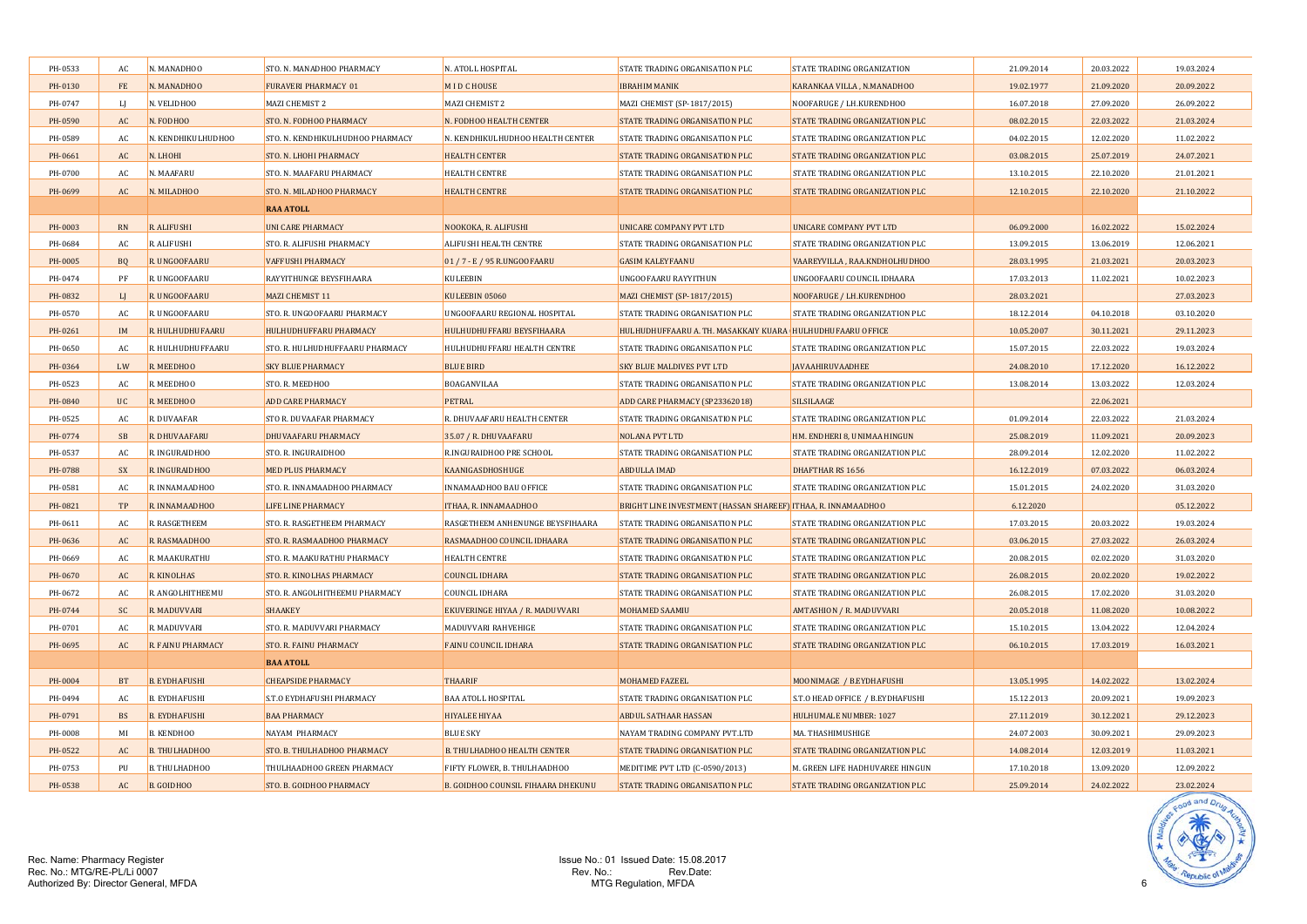| PH-0574 | AC           | B. DHARAVANDHOO      | STO. B. DHARAVANDHOO PHARMACY      | DHARAVANDHOO HEALTH CENTER                                               | STATE TRADING ORGANISATION PLC        | STATE TRADING ORGANIZATION PLC           | 30.12.2014 | 20.09.2021 | 19.09.2023 |
|---------|--------------|----------------------|------------------------------------|--------------------------------------------------------------------------|---------------------------------------|------------------------------------------|------------|------------|------------|
| PH-0632 | AC           | <b>B. KUDARIKILU</b> | <b>STO. B. KUDARIKILU PHARMACY</b> | <b>KUDARIKILU HEALTH CENTER</b>                                          | <b>STATE TRADING ORGANISATION PLC</b> | STATE TRADING ORGANIZATION PLC           | 27.05.2015 | 22.10.2020 | 21.1.2021  |
| PH-0633 | AC           | B. KAMADHOO          | STO. B. KAMADHOO PHARMACY          | KAMADHOO HEALTH CENTER                                                   | STATE TRADING ORGANISATION PLC        | STATE TRADING ORGANIZATION PLC           | 27.05.2015 | 22.10.2020 | 21.1.2021  |
| PH-0679 | AC           | <b>B. FULHADHOO</b>  | STO. B. FULHADHOO PHARMACY         | <b>FULHADHOO HEALTH CENTRE</b>                                           | STATE TRADING ORGANISATION PLC        | STATE TRADING ORGANIZATION PLC           | 03.09.2015 | 22.10.2020 | 22.1.2021  |
| PH-0682 | AC           | B. KIHAADHOO         | STO. B. KIHAADHOO PHARMACY         | KIHAADHOO HEALTH CENTRE                                                  | STATE TRADING ORGANISATION PLC        | STATE TRADING ORGANIZATION PLC           | 26.09.2022 | 27.09.2020 | 26.09.2022 |
|         |              |                      | <b>LHAVIYANI ATOLL</b>             |                                                                          |                                       |                                          |            |            |            |
| PH-0012 | CD           | LH. NAIFARU          | MOONIMA CHEMIST                    | <b>FASMEERU</b>                                                          | <b>CATCH INVESTMENT PVT LTD</b>       | M. KAANIMAAGE, HAVEEREE GOALHI           | 16.8.1995  | 13.06.2019 | 12.06.2021 |
| PH-0417 | <b>BZ</b>    | <b>LH. NAIFARU</b>   | <b>AIN MEDICALS</b>                | SIGNAL                                                                   | <b>AHMED IBRAHIM</b>                  | DHAAVIYAAGE, LH.NAIFARU                  | 08.01.2012 | 23.02.2021 | 22.02.2023 |
| PH-0754 | <b>SH</b>    | LH. NAIFAR           | ADHAA MEDICALS PHARMACY            | DHIREY RAHA, LH. NAIFARU                                                 | ADHAA TAILORING PLUS                  | DHAAVIYAAGE, LH.NAIFARU                  | 21.10.2018 | 08.02.2022 | 07.02.2024 |
| PH-0550 | AC           | LH. NAIFAR           | STO. LH. NAIFAR PHARMACY           | AAZAAN, LH. NAIFARU                                                      | STATE TRADING ORGANISATION PLC        | STATE TRADING ORGANIZATION               | 15.10.2014 | 01.07.2018 | 30.06.2020 |
| PH-0856 | LJ           | LH. NAIFAR           | MAZI CHEMIST 14                    | <b>KINAARA</b>                                                           | MAZI CHEMIST (SP-1817/2015)           | NOOFARUGE / LH.KURENDHOO                 | 16.12.2021 |            | 15.12.2023 |
| PH-0846 | <b>UE</b>    | <b>LH. NAIFAR</b>    | <b>CENTER PHARMACY</b>             | AAZAAN                                                                   | M.N SHOP (SP-04812018)                | MOONIMAAGE/ LJ. NAIFARU                  | 14.10.2021 |            | 13.10.2023 |
| PH-0333 | KV           | LH. HINNAVARU        | YOUTH PHARMACY                     | HAVAA, LH. HINNAVARU                                                     | KRYPTON (MOHAMED AHMED)               | KUDHILUNBOAGE, HINNAVARU                 | 12.09.2009 | 29.11.2020 | 28.12.2022 |
| PH-0746 | L            | LH. OLHUVELIUSHI     | MAZI CHEMIST 1                     | SHABEENA, LH. OLHUVELIFUSHI                                              | MAZI CHEMIST (SP-1817/2015)           | NOOFARUGE / LH.KURENDHOO                 | 01.07.2018 | 10.09.2020 | 09.09.2022 |
| PH-0595 | AC           | LH. OLHUVELIUSHI     | STO.LH OLHUVELIFUSHI PHARMACY      | LH.OLHUVELIFUSHI RAYYITHUNGE BEYSFIHAAF STATE TRADING ORGANISATION PLC   |                                       | STATE TRADING ORGANIZATION PLC           | 19.02.2015 | 18.02.2020 | 17.02.2022 |
| PH-0350 | $\mathbf{L}$ | LH. KURENDHOO        | <b>MAZI CHEMIST</b>                | LILEEMAAGE / LH.KURENDHOO                                                | MAZI CHEMIST (SP-1817/2015)           | NOOFARUGE / LH.KURENDHOO                 | 03.03.2010 | 05.04.2021 | 04.04.2023 |
| PH-0857 | <b>RY</b>    | LH. MAAFILAAFUSHI    | <b>KAAKI NORTHERN PHARMACY</b>     | MNDF NOTHERN AREA HQ                                                     | SIFAINGE CO-OPERATIVE                 | MALDIVES NATINAL DIFENCE FORCE, BANDAARA | 23.12.2021 |            | 22.12.2023 |
|         |              |                      | <b>KAAFU ATOLL</b>                 |                                                                          |                                       |                                          |            |            |            |
| PH-0173 | DY           | K. MAAFUSHI          | <b>NOONAARU PHARMACY</b>           | MEENAAZ, 7614811                                                         | ABDUL NASIR MOHAMED                   | <b>NAARES / MAAFUSHI</b>                 | 26.01.2004 | 17.09.2020 | 16.09.2020 |
| PH-0563 | AC           | K. MAAFUSHI          | STO. K. MAAFUSHI PHARMACY          | K. MAAFUSHI HEALTH CENTER                                                | STATE TRADING ORGANISATION PLC        | STATE TRADING ORGANIZATION PLC           | 02.12.2014 | 01.03.2020 | 28.02.2022 |
| PH-0513 | AC           | K. HINMAFUSHI        | STO. K. HINMAFUSHI PHARMACY        | HINMAFUSHI RAYYITHUNGE BEYSFIHAARA                                       | STATE TRADING ORGANISATION PLC        | STATE TRADING ORGANIZATION PLC           | 08.07.2014 | 12.02.2020 | 11.02.2022 |
| PH-0527 | AC           | K. THULUSDHOO        | <b>STO K. THULUSDHOO PHARMACY</b>  | THULUSDHOO RAYYITHUNGE IGTHIMAEE MARUSTATE TRADING ORGANISATION PLC      |                                       | STATE TRADING ORGANIZATION PLC           | 15.09.2014 | 23.09.2020 | 22.09.2022 |
| PH-0749 | <b>SE</b>    | K. THULUSDHOO        | <b>PROCARE PLUS</b>                | <b>NAAINFARU</b>                                                         | <b>AHMED SAAIH</b>                    | ALIRES, ADH. MAHIBADHOO                  | 14.08.2018 | 24.09.2020 | 23.09.2022 |
| PH-0529 | AC           | K. GURAIDHOO         | STO. K. GURAIDHOO PHARMACY         | <b>GURAIDGOO HEALTH CENTER</b>                                           | STATE TRADING ORGANISATION PLC        | STATE TRADING ORGANIZATION PLC           | 15.09.2014 | 01.03.2020 | 28.02.2022 |
| PH-0548 | AC           | K. DHIFUSHI          | STO. K. DHIFUSI PHARMACY           | K. DHIFFUSHI, HEALTH CENTER                                              | STATE TRADING ORGANISATION PLC        | STATE TRADING ORGANIZATION PLC           | 13.10.2014 | 20.03.2022 | 19.03.2024 |
| PH-0502 | KX           | K. KAASHIDHOO        | <b>ZAAS PHARMACY</b>               | HUVADHUMAAGE                                                             | <b>AHMED FIRAAG</b>                   | V. FINIHIYAA VILLA, K. MALE'             | 26.10.2009 | 26.05.2019 | 25.05.2021 |
| PH-0593 | AC           | K. KAASHIDHOO        | STO. K. KAASHIDHOO PHARMACY        | KAASHIDHOO HEALTH CENTER                                                 | STATE TRADING ORGANISATION PLC        | STATE TRADING ORGANIZATION PLC           | 12.02.2015 | 29.07.2019 | 28.07.2021 |
| PH-0652 | AC           | K. HURAA             | STO. K. HURAA PHARMACY             | HURAA HEALTH CENTER                                                      | STATE TRADING ORGANISATION PLC        | STATE TRADING ORGANIZATION PLC           | 15.07.2015 | 06.11.2018 | 05.1.2020  |
| PH-0690 | AC           | K. GULHI             | STO. K. GULHI PHARMACY             | <b>GULHEE HEALTH CENTRE</b>                                              | STATE TRADING ORGANISATION PLC        | STATE TRADING ORGANIZATION PLC           | 17.09.2015 | 27.03.2022 | 26.03.2024 |
|         |              |                      | <b>ALIF ALIF ATOLL</b>             |                                                                          |                                       |                                          |            |            |            |
| PH-0584 | AC           | AA. THODDOO          | STO. AA. THODDOO                   | <b>THODDOO KAADUGE</b>                                                   | STATE TRADING ORGANISATION PLC        | STATE TRADING ORGANIZATION PLC           | 15.01.2015 | 04.07.2018 | 03.07.2020 |
| PH-0601 | AC           | AA. RASDHOO          | STO. AA.RASDHOO PHARMACY           | <b>AA.ATOLL HOSPITAL</b>                                                 | STATE TRADING ORGANISATION PLC        | STATE TRADING ORGANIZATION PLC           | 26.02.2015 | 28.08.2018 | 27.08.2020 |
| PH-0813 | T            | AA. RASDHOO          | AJ PHARMACY                        | OCEAN VILLA 1                                                            | <b>AREEF ALI</b>                      | NOORAANEEGE                              |            | 14.10.2020 | 13.10.2022 |
| PH-0602 | AC           | AA. MATHIVERI        | STO. AA. MATHIVERI PHARMACY        | AA.MATHIVERI BAU ENGEENUGE, COUNSIL GE II STATE TRADING ORGANISATION PLC |                                       | STATE TRADING ORGANIZATION PLC           | 01.03.2015 | 06.01.2022 | 05.01.2024 |
| PH-0608 | AC           | AA. MAALHOS          | STO. AA.MAALHOS PHARMACY           | AA. MAALHOS COMMIUNITY PHARMACY                                          | STATE TRADING ORGANISATION PLC        | STATE TRADING ORGANIZATION PLC           | 18.05.2014 | 06.02.2020 | 05.02.2022 |
|         |              |                      | <b>ALIF DHAAL ATOLL</b>            |                                                                          |                                       |                                          |            |            |            |
| PH-0812 | СK           | ADH. MAHIBADHOO      | <b>CURE PHARMACY</b>               | KULHIVARU EKUVENI                                                        | <b>CURE PHARMACY (SP-2125/2018)</b>   | KARANKAAGE / AD.MAHIBADHOO               |            | 05.10.2020 | 04.10.2022 |
| PH-0083 | CN           | ADH. MAHIBADHOO      | <b>GAAMAA CHEMIST</b>              | KULHIVARU EKUVENI                                                        | GAMMA CHEMIST (SP-2953/2015)          | HUVANDHUMAAGE/ AD.MAHIBADHOO             |            | 12.09.2021 | 11.09.2023 |
| PH-0286 | JG           | ADH. MAHIBADHOO      | <b>MEDI PLUS</b>                   | HIYFASEYHA MAIZAAN                                                       | MEDI PLUS (SP-1020/2015)              | VAAREY VILLA, ADH. MAHIBADHOO            | 05.03.2008 | 03.10.2021 | 02.10.2023 |
| PH-0705 | AC           | ADH. MAHIBADHOO      | STO. ADH. MAHIBADHOO PHARMACY      | ADH. ATOLL HOSPITAL                                                      | STATE TRADING ORGANISATION PLC        | STATE TRADING ORGANIZATION PLC           | 20.10.2015 | 19.09.2018 | 18.09.2020 |
| PH-0509 | QG           | ADH. MAHIBADHOO      | PROCARE PHARMACY                   | CHAMPAAGE                                                                | PRO CARE PHARMACY (SP-2952/2015)      | <b>ALIRES</b>                            | 05.06.2014 | 24.09.2020 | 23.09.2022 |
| PH-0402 | L            | ADH. MAAMIGILI       | POINT FIFTEEN PHARMACY             | <b>KULEEBIN NUMBER 2</b>                                                 | POINT TRADING PVT LTD                 | H.POINT HIYAA / MALE                     | 09.03.2015 | 6.12.2020  | 5.12.2022  |

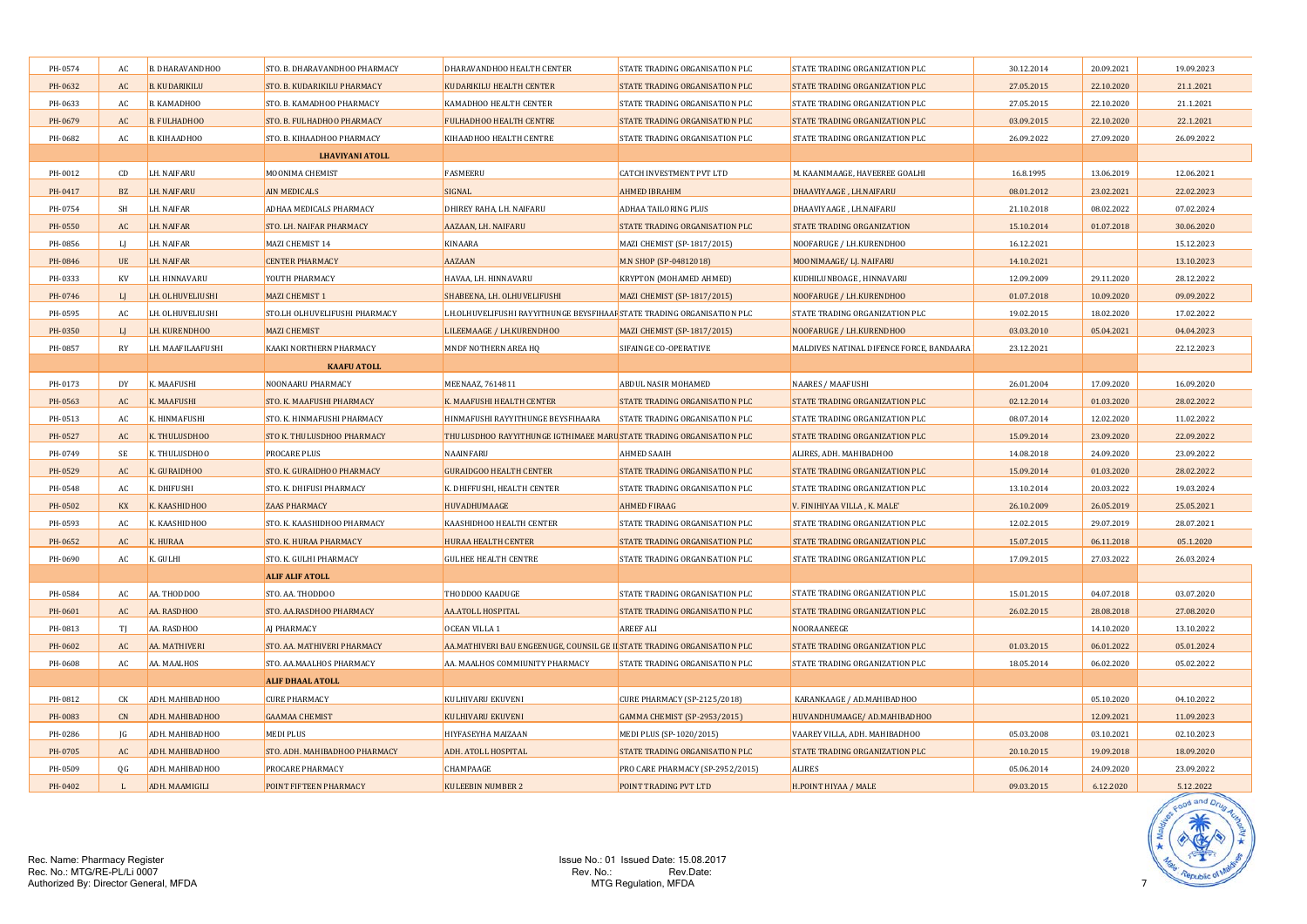| PH-0635 | AC.       | ADH. MAAMIGILI     | STO. ADH. MAAMIGILI PHARMACY     | MAAMIGILI HEALTH CENTER                                             | STATE TRADING ORGANISATION PLC     | STATE TRADING ORGANIZATION PLC    | 01.06.2015 | 26.03.2018 | 25.03.2020 |
|---------|-----------|--------------------|----------------------------------|---------------------------------------------------------------------|------------------------------------|-----------------------------------|------------|------------|------------|
| PH-0692 | <b>RD</b> | ADH. MAAMIGILI     | <b>M PLUS ONE PHARMACY</b>       | <b>RAYYITHUNGE BEYSFIHAARA</b>                                      | M PLUS ONE PHARMACY (SP-5597/2015) | HAVEEREE MANZIL .ADH MAHIBADHOO   | 01.10.2015 | 03.10.2021 | 02.10.2023 |
| PH-0526 | AC        | ADH. DHANGETHI     | STO AD. DHAGETHI PHARMACY        | AD.DHAGETHI HEALTH CENTER                                           | STATE TRADING ORGANISATION PLC     | STATE TRADING ORGANIZATION        | 01.09.2014 | 23.02.2020 | 22.02.2022 |
| PH-0720 | RH        | ADH. DHANGETHI     | TRIPLE J CHEMIST                 | <b>HANDHUVAREEGE</b>                                                | TRIPLE J CHEMIST (SP-1884/2016)    | HANDHUVAREEGE, ADH.DHANGETHI      | 02.01.2017 | 08.11.2021 | 07.11.2023 |
| PH-0558 | AC        | ADH. DHIGURAH      | STO. AD.DHIGURASHU PHARMACY      | ADH. DHIURAH PRE-SCHOOL                                             | STATE TRADING ORGANISATION PLC     | STATE TRADING ORGANIZATION        | 17.10.2014 | 13.03.2022 | 12.03.2024 |
| PH-0614 | <b>AC</b> | ADH. HANYAAMEEDHOO | STO. ADH. HANYAAMEEDHOO PHARMACY | HANYAAMEEDHOO RAHYITHUNGE BEYSFIHAAR STATE TRADING ORGANISATION PLC |                                    | STATE TRADING ORGANIZATION PLC    | 26.03.2015 | 20.02.2020 | 19.02.2022 |
| PH-0766 | SP        | ADH. OMADHOO       | OMNICARE PHARMACY                | ASURUMAAGE                                                          | <b>ADAM SHAAME</b>                 | KENEREEGE, ADH. OMADHOO           | 16.06.2019 | 01.03.2022 | 29.02.2024 |
| PH-0647 | AC        | ADH. MANDHOO       | STO. ADH. MANDHOO PHARMACY       | <b>MANDHOO HEALTH CENTER</b>                                        | STATE TRADING ORGANISATION PLC     | STATE TRADING ORGANIZATION PLC    | 02.07.2015 | 27.02.2020 | 26.02.2021 |
| PH-0659 | AC        | ADH. DHIDHOO       | STO. ADH. DHIDHOO PHARMACY       | DHIDHOO HEALTH CENTRE                                               | STATE TRADING ORGANISATION PLC     | STATE TRADING ORGANIZATION PLC    | 29.07.2015 | 30.09.2021 | 29.09.2023 |
| PH-0666 | AC        | ADH. KUMBURUDHOO   | STO. ADH. KUNBUNRUDHOO PHAMACY   | <b>HEALTH CENTRE</b>                                                | STATE TRADING ORGANISATION PLC     | STATE TRADING ORGANIZATION PLC    | 19.08.2015 | 20.03.202  | 19.03.2024 |
| PH-0673 | AC        | ADH. FENFUSHI      | STO. ADH. FENFUSHI PHARMACY      | <b>HEALTH CENTRE</b>                                                | STATE TRADING ORGANISATION PLC     | STATE TRADING ORGANIZATION PLC    | 27.08.2015 | 24.02.2020 | 23.02.2022 |
|         |           |                    | <b>VAAVU ATOLL</b>               |                                                                     |                                    |                                   |            |            |            |
| PH-0557 | AC        | V. FELIDHOO        | STO. V. FELIDHOO PHARMACY        | NEEM PHARMACY                                                       | STATE TRADING ORGANISATION PLC     | STATE TRADING ORGANIZATION PLC    | 17.10.2014 | 09.01.2019 | 08.01.2021 |
| PH-0587 | AC        | V. FULIDHOO        | <b>STO. V. FULIDHOO PHARMACY</b> | <b>HEALTH CENTER</b>                                                | STATE TRADING ORGANISATION PLC     | STATE TRADING ORGANIZATION PLC    | 03.02.2015 | 5.3.2020   | 04.03.2022 |
| PH-0626 | AC        | V. KEYODHOO        | STO. V. KEYODHOO PHARMACY        | <b>HEALTH CENTER</b>                                                | STATE TRADING ORGANISATION PLC     | STATE TRADING ORGANIZATION PLC    | 14.05.2015 | 23.02.2020 | 22.02.2022 |
|         |           |                    | <b>MEEMU ATOLL</b>               |                                                                     |                                    |                                   |            |            |            |
| PH-0551 | AC        | M. MULI            | STO. M. MULI PHARMACY            | MULEE REGIONAL HOSPITAL                                             | STATE TRADING ORGANISATION PLC     | STATE TRADING ORGANIZATION PLC    | 20.10.2014 | 30.12.2021 | 29.12.2023 |
| PH-0539 | AC        | M. DHIHGARU        | STO. M. DHIHGARU PHARMACY        | DHIHGARU COUNCIL IDHAARHA                                           | STATE TRADING ORGANISATION PLC     | STATE TRADING ORGANIZATION PLC    | 28.09.2014 | 20.03.2022 | 19.03.2024 |
| PH-0836 | TZ        | M. DHIHGARU        | <b>WE CHEMIST</b>                | VAIMATHEEGE                                                         | WE CHEMIST (SP-24972020)           | VAIMATHEEEGE                      | 14.04.2021 |            | 13.04.2023 |
| PH-0545 | AC        | M. KOLUFUSHI       | STO. M. KOLUFUSHI PHARMACY       | M. KOLHUFUSHI COUNCILGE IDHARA                                      | STATE TRADING ORGANISATION PLC     | STATE TRADING ORGANIZATION PLC    | 02.10.2014 | 19.02.2020 | 18.02.2022 |
| PH-0566 | AC        | M. MADUVAREE       | STO. M. MADUVAREE PHARMACY       | STO. M. MADUVAREE PHARMACY                                          | STATE TRADING ORGANISATION PLC     | STATE TRADING ORGANIZATION PLC    | 11.12.2014 | 18.02.2020 | 17.02.2022 |
| PH-0685 | AC        | M. NAALAAFUSHI     | STO. M. NAALAAFUSHI PHARMACY     | NAALAAFUSHI HEALTH CENTRE                                           | STATE TRADING ORGANISATION PLC     | STATE TRADING ORGNIZATION         | 13.09.2015 | 18.02.2020 | 17.02.2022 |
|         |           |                    | <b>FAAFU ATOLL</b>               |                                                                     |                                    |                                   |            |            |            |
| PH-0495 | IN        | F. NILANDHOO       | LIFE FARMAA NILANDHOO            | <b>FAAFU ATOLL HOSPITAL</b>                                         | LIFE SUPPORT PVT LTD               | H.KEESFILLA, MALE'                | 27.10.2013 | 23.09.2020 | 22.09.2022 |
| PH-0605 | AC        | F. NILANDHOO       | STO. F. NILANDHOO PHARMACY       | <b>F.ATOLL HOSPITAL</b>                                             | STATE TRADING ORGANISATION PLC     | STATE TRADING ORGANIZATION PLC    | 02.03.2015 | 27.02.2020 | 26.02.2022 |
| PH-0535 | AC        | F. DARABODHOO      | STO. F. DHARABODHOO PHARMACY     | PHARMACY F. DARABODHOO                                              | STATE TRADING ORGANISATION PLC     | <b>STATE TRADING ORGANIZATION</b> | 22.09.2014 | 21.08.2019 | 20.08.2021 |
| PH-0565 | AC        | F. FEEALI          | STO. F. FEEALI PHARMACY          | <b>FEEALEE HEALTH CENTER</b>                                        | STATE TRADING ORGANISATION PLC     | STATE TRADING ORGANIZATION        | 11.12.2014 | 25.06.2019 | 24.06.2021 |
| PH-0186 | AC        | F. BILLEHDHOO      | STO. F. BILLEHDHOO PHARMACY      | F.BILLEHDHOO ANHENUNGE BEYSFIHAARA                                  | STATE TRADING ORGANISATION PLC     | STATE TRADING ORGANIZATION        | 25.2.2015  | 31.12.2018 | 30.12.2019 |
| PH-0606 | AC        | F. MAGOODHOO       | STO. F. MAGOODHOO PHARMACY       | F.MAGOODHOO HEALTH CENTRE                                           | STATE TRADING ORGANISATION PLC     | <b>STATE TRADING ORGANIZATION</b> | 03.03.2015 | 18.12.2018 | 17.12.2020 |
|         |           |                    | <b>DHAAL ATOLL</b>               |                                                                     |                                    |                                   |            |            |            |
| PH-0394 | MQ        | DH. KUDAHUVADHOO   | <b>CARE 3 L PHARMACY</b>         | OLHUGIRI                                                            | ABDHUL AZEEZ IBRAHIM               | DHOORIYA, DH.KUDAHUVADHOO         | 21.06.2011 | 24.02.2022 | 23.02.2024 |
| PH-0572 | AC        | DH. KUDAHUVADHOO   | STO. DH.KUDAHUVADHOO PHARMACY    | DH. KUDAHUVADHOO MULTIPURPOSE                                       | STATE TRADING ORGANISATION PLC     | STATE TRADING ORGANIZATION PLC    | 21.12.2014 | 17.3.2020  | 16.3.2022  |
| PH-0540 | AC        | D. MEEDHOO         | STO. DH. MEEDHOO PHARMACY        | DHIBARU                                                             | STATE TRADING ORGANISATION PLC     | STATE TRADING ORGANIZATION        | 28.09.2014 | 29.07.2019 | 28.07.2021 |
| PH-0582 | AC        | DH. BAN'DIDHOO     | STO. DH. BAN'DIDHOO PHARMACY     | <b>BAN'DIDHOO ANHENUNGE BEYSFIHAARA</b>                             | STATE TRADING ORGANISATION PLC     | STATE TRADING ORGANIZATION PLC    | 15.01.2015 | 31.12.2018 | 30.12.2020 |
| PH-0612 | AC        | DH. HULHUDHELI     | STO. DH. HULHUDHELI PHARMACY     | <b>HEALTH CENTER</b>                                                | STATE TRADING ORGANISATION PLC     | STATE TRADING ORGANIZATION        | 19.03.2015 | 02.07.2018 | 01.07.2020 |
| PH-0641 | AC        | DH. RINBUDHOO      | STO. DH. RINBUDHOO PHARMACY      | RINBUDHOO COUNCIL IDHARAA                                           | STATE TRADING ORGANISATION PLC     | <b>STATE TRADING ORGANIZATION</b> | 16.06.2015 | 04.04.2019 | 03.04.2020 |
| PH-0653 | AC        | DH. MAAENBOODHOO   | STO. DH. MAAENBOODHOO PHARMACY   | MAAENBOODHOO HEALTH CENTRE                                          | STATE TRADING ORGANISATION PLC     | STATE TRADING ORGANIZATION        | 15.07.2015 | 29.11.2018 | 28.11.2020 |
|         |           |                    | <b>THAA ATOLL</b>                |                                                                     |                                    |                                   |            |            |            |
| PH-0390 | AC        | TH. BURUNEE        | STO. TH. BURUNEE PHARMACY        | BURUNEE ZUVAANUNGE MARUKAZ / BURUNEE STATE TRADING ORGANISATION PLC |                                    | STATE TRADING ORGANIZATION PLC    | 17.05.2011 | 24.02.2020 | 23.02.2022 |
| PH-0518 | AC        | TH. THIMARAFUSHI   | STO. TH. THIMARAFUSHI PHARMACY   | <b>HEALTH CENTER</b>                                                | STATE TRADING ORGANISATION PLC     | STATE TRADING ORGANIZATION PLC    | 22.07.2014 | 17.03.2019 | 16.03.2021 |
| PH-0528 | AC        | TH. GURAIDHOO      | STO. TH. GURAIDHOO PHARMACY      | AKIRI                                                               | STATE TRADING ORGANISATION PLC     | STATE TRADING ORGANIZATION PLC    | 09.09.2014 | 17.02.2020 | 16.02.2022 |
| PH-0823 | <b>TS</b> | TH. GURAIDHOO      | N-5 CHEMIST                      | <b>ANFAAL</b>                                                       | NOWALL INVESTMENT PVT LTD          | <b>KAHEKSHAAN</b>                 | 30.12.2020 |            | 29.12.2022 |
|         |           |                    |                                  |                                                                     |                                    |                                   |            |            |            |

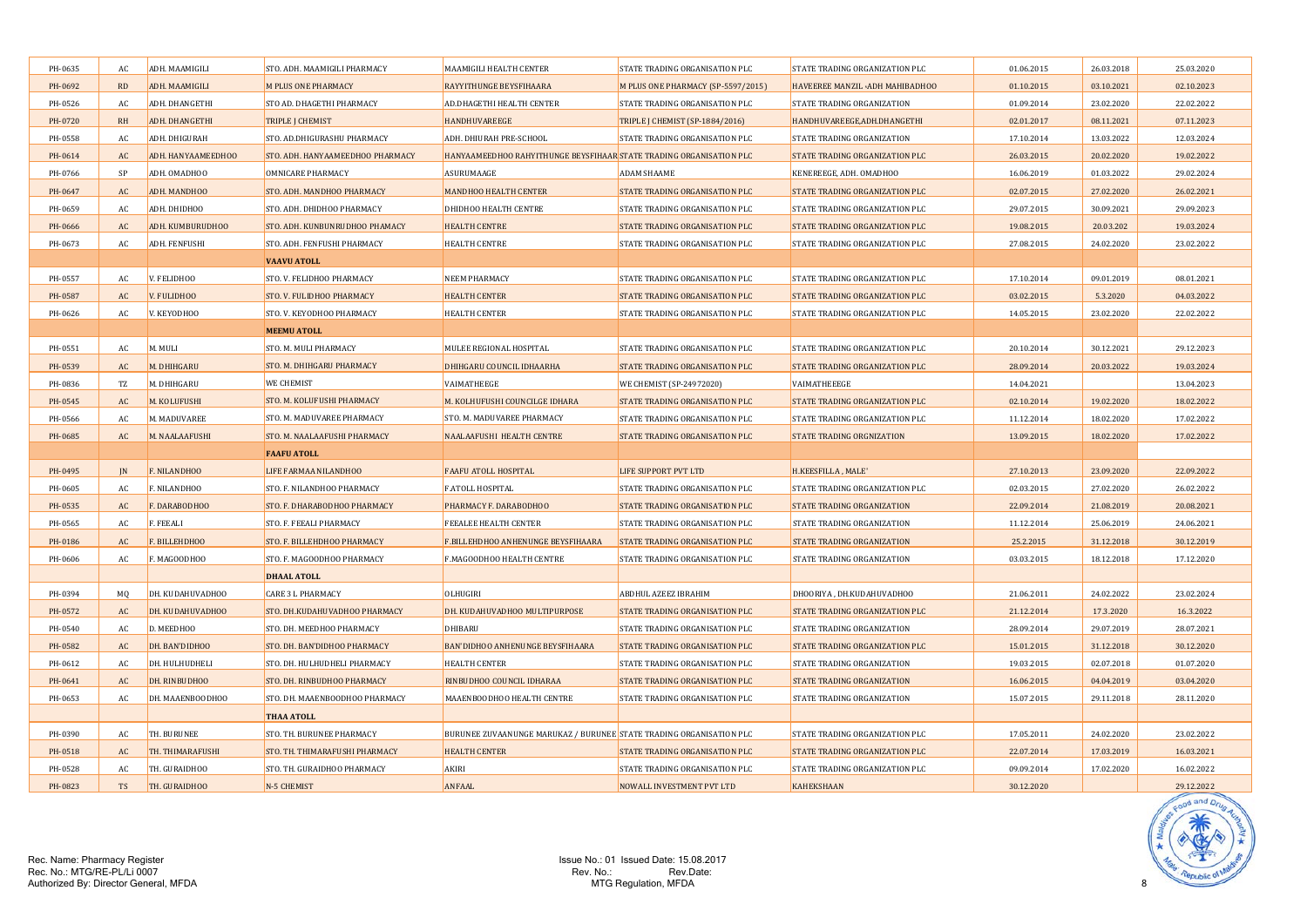| PH-0531 | AC.              | TH. VILIFUSHI           | STO. TH. VILIFUSHI PHARMACY      | VILIFUSHI HEALTH CENTER                                                   | STATE TRADING ORGANISATION PLC  | STATE TRADING ORGANIZATION PLC           | 21.09.2014 | 29.11.2020 | 28.11.2022 |
|---------|------------------|-------------------------|----------------------------------|---------------------------------------------------------------------------|---------------------------------|------------------------------------------|------------|------------|------------|
| PH-0536 | AC               | TH. GAADHIFUSHI         | STO. TH. GAADHIFUSHI PHARMACY    | TH.GAADHIHFUSHI ANHENUNGE BEYSFIHAARA STATE TRADING ORGANISATION PLC      |                                 | STATE TRADING ORGANIZATION PLC           | 24.09.2014 | 17.02.2020 | 16.02.2022 |
| PH-0544 | AC               | TH. HIRILANDHOO         | STO. TH. HIRILANDHOO PHARMACY    | <b>MAULOODH HARUGE</b>                                                    | STATE TRADING ORGANISATION PLC  | STATE TRADING ORGANIZATION PLC           | 24.09.2014 | 27.02.2020 | 26.02.2022 |
| PH-0504 | PY               | TH. VEYMANDOO           | <b>CARE CHEMIST</b>              | NAFAA, TH. VEYMANDHOO                                                     | <b>MOHAMED RAFEEU</b>           | ANBUGASDHOSHUGE, TH. VEYMANDOO           | 11.03.2003 | 18.02.2020 | 17.02.2022 |
| PH-0560 | AC               | TH. VEYMANDOO           | STO. TH.VEYMANDHOO PHARMACY      | TH. ATOLL HOSPITAL                                                        | STATE TRADING ORGANISATION PLC  | STATE TRADING ORGANIZATION PLC           | 19.11.2014 | 27.02.2020 | 26.02.2022 |
| PH-0578 | AC               | TH. MADIFUSHI           | STO. TH. MADIFUSHI PHARMACY      | STO. TH. MADIFUSHI PHARMACY                                               | STATE TRADING ORGANISATION PLC  | STATE TRADING ORGANIZATION PLC           | 08.01.2015 | 24.03.2019 | 23.03.2021 |
| PH-0591 | AC               | TH. KINBIDHOO           | STO. TH. KINBIDHOO PHARMACY      | KINBIDHOO COUNCILGE IDHAARA                                               | STATE TRADING ORGANISATION PLC  | STATE TRADING ORGANIZATION PLC           | 10.02.2015 | 23.05.2019 | 24.05.2021 |
| PH-0600 | AC               | TH.DHIYAMIGILI          | STO. TH. DHIYAMIGILI PHARMACY    | TH.DHIYAMIGILI COUNSIL IDHAARAA                                           | STATE TRADING ORGANISATION PLC  | STATE TRADING ORGANIZATION PLC           | 25.02.2015 | 21.11.2018 | 26.11.2020 |
| PH-0627 | AC               | TH. OMADHOO             | STO. TH. OMADHOO PHARMACY        | <b>HEALTH CENTER</b>                                                      | STATE TRADING ORGANISATION PLC  | STATE TRADING ORGANIZATION PLC           | 14.05.2015 | 09.07.2019 | 08.07.2021 |
| PH-0676 | AC               | TH. VANDHOO             | STO. TH. VANDHOO PHARMACY        | <b>HEALTH CENTRE</b>                                                      | STATE TRADING ORGANISATION PLC  | STATE TRADING ORGANIZATION PLC           | 27.08.2015 | 20.02.2020 | 31.03.2020 |
|         |                  |                         | <b>LAAMU ATOLL</b>               |                                                                           |                                 |                                          |            |            |            |
| PH-0486 | AC               | L. GAN                  | STO. L. GAN PHARMACY             | L. GAN REGIONAL HOSPITAL                                                  | STATE TRADING ORGANISATION PLC  | STATE TRADING ORGANISATION PLC LTD       | 26.10.2014 | 03.03.2021 | 02.03.2023 |
| PH-0713 | PU               | L. GAN                  | <b>LAAM GREEN PHARMACY</b>       | <b>L.GAN KULEEBIN</b>                                                     | MEDITIME PVT LTD (C-0590/2013)  | MEDITIME PVT LTD                         | 4.5.2016   | 23.09.2020 | 22.09.2022 |
| PH-0845 | LI               | L. GAN                  | <b>MAZI CHEMIST 13</b>           | <b>MATHIVARU</b>                                                          | MAZI CHEMIST (SP-1817/2015)     | NOOFARUGE / LH.KURENDHOO                 | 20.09.2021 |            | 19.09.2023 |
| PH-0851 | AI               | L. GAN                  | <b>BE WELL PHARMACY</b>          | KEELI, MATHIMARADHOO                                                      | ISERI INVESTMENT (SP-0443/2014) | AAGADHAGE / HA,DHIDHDHOO                 | 10.11.2021 |            | 08.11.2023 |
| PH-0515 | AC               | L. MAAVAH               | STO. L. MAAVAH PHARMACY          | <b>MAAVASHU HEALTH CENTER</b>                                             | STATE TRADING ORGANISATION PLC  | STATE TRADING ORGANIZATIONS              | 22.07.2015 | 20.02.2022 | 19.02.2024 |
| PH-0861 | <b>TT</b>        | L. MAAVAH               | PRIME PHARMACY MAAVAH            | L. MAAVAH RAYYITHUNGE BEYSFIHAARA IMAAF PRIME TRADING PVT LTD (C03872020) |                                 | G, GAAKOSHI                              | 08.03.2022 |            | 07.03.2024 |
| PH-0607 | AC               | L. ISDHOO               | STO. L. ISDHOO PHARMACY          | <b>LISDHOO HEALTH CENTRE</b>                                              | STATE TRADING ORGANISATION PLC  | STATE TRADING ORGANIZATIONS PLC          | 05.03.2015 | 19.08.2019 | 18.08.2021 |
| PH-0618 | AC               | L. KUNAHANDHOO          | STO. L. KUNAHANDHOO PHARMACY     | L. KUNAHANDHOO HEALTH CENTER                                              | STATE TRADING ORGANISATION PLC  | STATE TRADING ORGANIZATION PLC           | 09.04.2015 | 28.03.2018 | 27.03.2020 |
| PH-0689 | AC               | L. MAAMENDHOO           | STO. L. MAAMENDHOO PHARMACY      | L. MAAMENDHOO HEALTH CENTRE                                               | STATE TRADING ORGANISATION PLC  | STATE TRADING ORGANIZATION PLC           | 17.09.2015 | 13.06.2019 | 12.06.2021 |
| PH-0686 | AC               | L. DHANBIDHOO           | STO. L. DHANBIDHOO PHARMACY      | <b>HEALTH CENTRE</b>                                                      | STATE TRADING ORGANISATION PLC  | STATE TRADING ORGANIZATION PLC           | 15.09.2015 | 22.11.2018 | 21.11.2020 |
| PH-0784 | LI               | L. FONADHOO             | MAZI CHEMIST 7                   | <b>SKYLARK</b>                                                            | MAZI CHEMIST (SP-1817/2015)     | MAZI CHEMIST (SP-1817/2015)              | 01.10.2019 | 30.11.2021 | 29.11.2023 |
| PH-0519 | AC               | L. FONADHOO             | STO. L. FONADHOO PHARMACY        | L. FONADHOO HEALTH CENTER                                                 | STATE TRADING ORGANISATION PLC  | STATE TRADING ORGANIZATIONS              | 23.07.2014 | 12.02.2020 | 11.02.2022 |
|         |                  |                         | <b>GAAF ALIF ATOLL</b>           |                                                                           |                                 |                                          |            |            |            |
| PH-0170 | DC.              | <b>GA. VILLINGILLI</b>  | <b>AID PHARMACY</b>              | THINADHOOGE, 9632076, 7778223                                             | AID PHARMACY (SP14162019)       | MALE' MUNICIPALTY DAFTHARU NO: 2656      | 03.01.2002 | 12.09.2021 | 11.09.2023 |
| PH-0103 | DE               | <b>GA. VILLINGILLI</b>  | <b>RADER PHARMACY</b>            | SAVAA, GA. VILLIGILI                                                      | RADER PHARMACY (SP-2207/2015)   | SEENAA, GA, VILLINGILI                   | 08.04.1997 | 06.09.2021 | 06.09.2023 |
| PH-0547 | AC               | GA. VILLINGILLI         | STO. GA. VILLINGILI PHARMACY     | GA. ATOLL HOSPITAL                                                        | STATE TRADING ORGANISATION PLC  | STATE TRADING ORGANIZATION               | 10.10.2014 | 20.02.2020 | 19.02.2022 |
| PH-0185 | HG               | GA. DHANNDHOO           | <b>DHAANDOO CHEMIST</b>          | <b>DHEYLIYAAGE</b>                                                        | <b>AHMED LATHEEF</b>            | G. ROSHAN HAARU/ DHAFUTARU MALE',7903351 | 07.05.2006 | 07.03.2022 | 06.03.2024 |
| PH-0271 | T <sub>0</sub>   | <b>GA. GEMANAFUSHI</b>  | <b>AMPAS PHARMACY</b>            | KULEEBIN NO 4, CHAANDHANEEMAGU                                            | AMPAS WORLD, (AHMED ZAREER)     | NEW FLOWER, GA. GEMANAFUSHI              | 27.09.2004 | 08.12.2020 | 07.12.2022 |
| PH-0514 | AC               | <b>GA. KOLAMAAFUSHI</b> | STO. GA. KOLAMAAFUSHI            | KOLAMAAFUSHI HEALTH CENTER                                                | STATE TRADING ORGANISATION PLC  | <b>STATE TRADING ORGANIZATION</b>        | 14.07.2014 | 01.07.2018 | 30.06.2020 |
| PH-0556 | AC               | <b>GA. NILANDHOO</b>    | STO. GA. NILANDHOO               | <b>GA. NILANDHOO HEALTH CENTER</b>                                        | STATE TRADING ORGANISATION PLC  | STATE TRADING ORGANIZATION               | 23.10.2014 | 29.07.2019 | 31.12.2019 |
| PH-0568 | AC               | GA.DHEVVADHOO           | STO. GA. DHEVVADHOO PHARMACY     | GA. DHEHVADHOO HEALTH CENTER                                              | STATE TRADING ORGANISATION PLC  | STATE TRADING ORGANIZATION               | 15.12.2014 | 24.02.2020 | 31.03.2020 |
| PH-0569 | AC               | <b>GA. KONDEY</b>       | STO. GA. KONDEY PHARMACY         | <b>KONDEY HEALTH CENTER</b>                                               | STATE TRADING ORGANISATION PLC  | STATE TRADING ORGANIZATION PLC           | 18.12.2014 | 26.02.2020 | 31.03.2020 |
| PH-0579 | AC               | <b>GA. MAAMENDHOO</b>   | STO. GA. MAAMENDHOO PHARMACY     | <b>MAAMENDHOO HEALTH CENTER</b>                                           | STATE TRADING ORGANISATION PLC  | STATE TRADING ORGANIZATION PLC           | 14.01.2015 | 20.03.2022 | 19.03.2024 |
| PH-0586 | AC               | GA. KANDUHULHUDHOO      | STO. GA. KANDUHULHUDHOO PHARMACY | KANDUHULHUDHOO HEALTH CENTER                                              | STATE TRADING ORGANISATION PLC  | STATE TRADING ORGANIZATION PLC           | 29.01.2015 | 02.01.2019 | 01.01.2021 |
| PH-0613 | AC               | GA. GEMANAFUSHI         | STO. GA. GEMANAFUSHI PHARMACY    | <b>GA. GEMENAFUSHI HEALTH CENTER</b>                                      | STATE TRADING ORGANISATION PLC  | STATE TRADING ORGANIZATION PLC           | 25.03.2015 | 01.10.2019 | 30.09.2021 |
| PH-0665 | AC               | GA. DHAANDHOO           | STO. GA. DHAANDHOO PHARMACY      | GA. DHAANDHOO HEALTH CENTRE                                               | STATE TRADING ORGANISATION PLC  | STATE TRADING ORGANIZATION PLC           | 17.08.2015 | 03.09.2018 | 02.09.2020 |
|         |                  |                         | <b>GAAF DHAAL ATOLL</b>          |                                                                           |                                 |                                          |            |            |            |
| PH-0461 | AC               | GDH.THINADHOO           | STO GDH. THINADHOO PHARMACY      | DR. ABDUL SAMAD MEMORIAL HOSPITAL                                         | STATE TRADING ORGANISATION PLC  | STATE TRADING ORGANISATION PLC LTD       | 10.12.2012 | 20.03.2022 | 19.03.2024 |
| PH-0703 | <b>BZ</b>        | GDH. THINADHOO          | <b>AINU MEDICALS 2</b>           | DHUNTHARI / GDH. THINADHOO                                                | <b>AHMED IBRAHIM</b>            | DHAAVIYAAGE, LH.NAIFARU                  | 19.10.2015 | 16.01.2022 | 15.01.2024 |
| PH-0708 | PH               | GDH. THINADHOO          | THINADHOO GREEN PHARMACY         | ARAAKURI, GD. THINADHOO                                                   | MEDITIME PVT LTD (C-0590/2013)  | <b>MEDTIME PVT LTD</b>                   | 23.03.2016 | 20.03.2022 | 19.03.2024 |
| PH-0743 | $S$ <sub>R</sub> | GDH. THINADHOO          | A.T.M PHARMACY                   | SARINDHA, ORCHID MAGU, GHD. THINADHOO NOLANA PVT LTD                      |                                 | HM. ENDHERI 8, UNIMAA HINGUN             | 06.05.2018 | 11.08.2020 | 10.08.2022 |

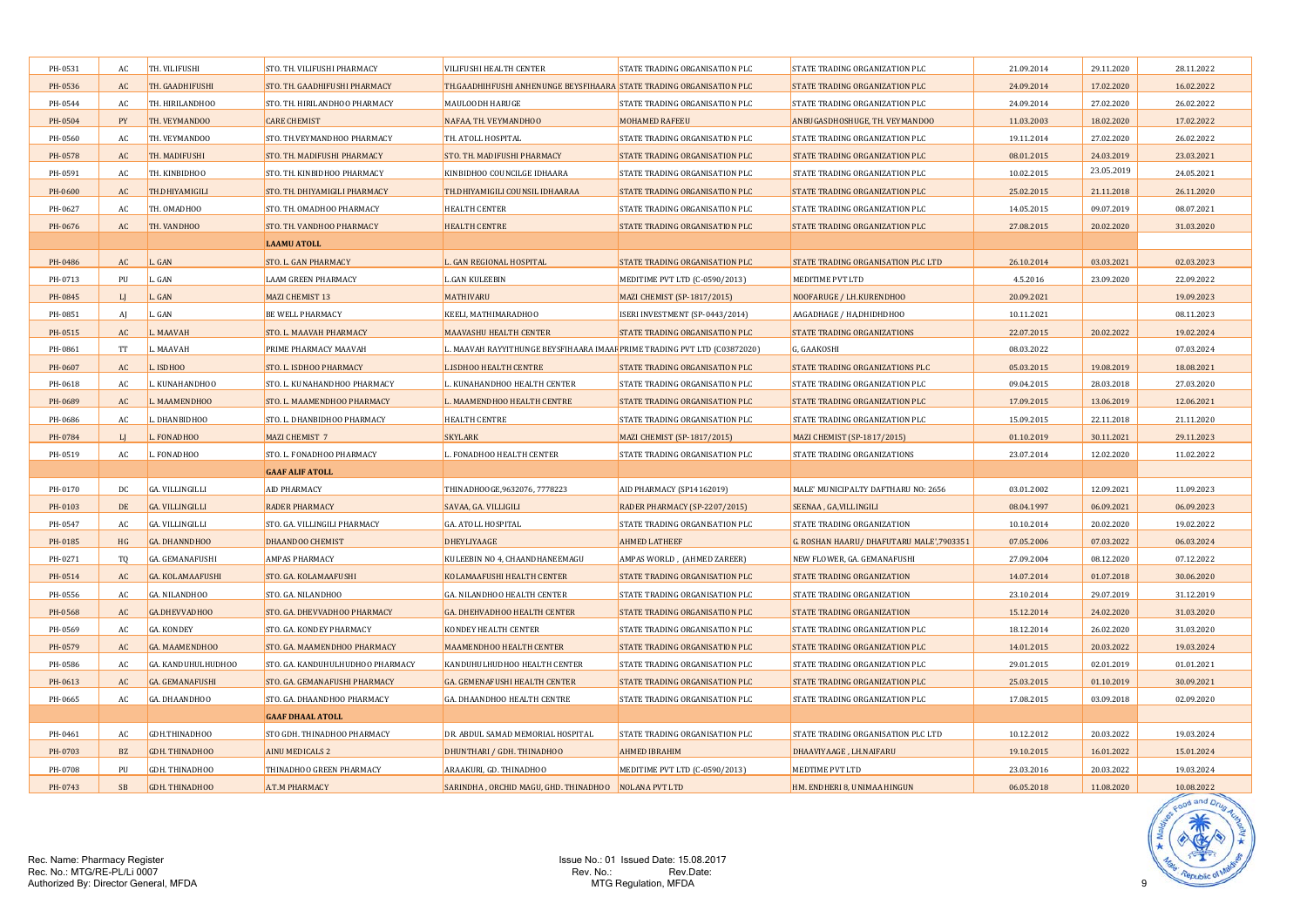| PH-0809 | TH             | GDH. THINADHOO        | <b>SMC PHARMACY</b>               | <b>HIRIYA</b>                         | AHMED JUNAIH ZAHIR                 | LEEM, GDH. THINADHOO               | 17.09.2020 | 22.03.2022 | 21.03.2024 |
|---------|----------------|-----------------------|-----------------------------------|---------------------------------------|------------------------------------|------------------------------------|------------|------------|------------|
| PH-0847 | L              | GDH. THINADHOO        | <b>MAZI CHEMIST 12</b>            | DHUNTHARI / GDH. THINADHOO            | MAZI CHEMIST (SP-1817/2015)        | MAZI CHEMIST (SP-1817/2015)        | 14.10.2021 |            | 13.10.2023 |
| PH-0520 | AC             | GDH. GAH' DHOO        | STO. GDH. GAH' DHOO PHARMACY      | <b>G.DH. GADHOO HEALTH CENTER</b>     | STATE TRADING ORGANISATION PLC     | STATE TRADING ORGANIZATION         | 12.08.2014 | 04.07.2018 | 03.07.2020 |
| PH-0839 | <b>UB</b>      | GDH. GAH' DHOO        | A TWO Z PHARMACY                  | SAMIYANA                              | A TWO Z PHARMACY (SP00812021)      | BOALHADHANDUGE                     | 01.06.2021 |            | 01.06.2023 |
| PH-0853 | UI             | GDH. GAH' DHOO        | <b>CAPSULE PHARMACY</b>           | SAMIYANA                              | WALDIVES PVT LTD                   | H. LUNCH MEAD 3RD FLOOR            | 22.11.2021 |            | 21.11.2023 |
| PH-0534 | AC             | GDH. RATHAFANDHOO     | STO. GDH. RATHAFANDHOO PHARMACY   | GDH. RATHAFANDHOO HEALTH CENTER       | STATE TRADING ORGANISATION PLC     | STATE TRADING ORGANIZATION         | 21.09.2014 | 03.10.2018 | 02.10.2020 |
| PH-0532 | AC             | GDH. VADHOO           | STO. GDH. VAADHOO PHARMACY        | GDH. VAADHOO HEALTH CENTER            | STATE TRADING ORGANISATION PLC     | STATE TRADING ORGANIZATION         | 21.09.2014 | 24.02.2020 | 31.03.2020 |
| PH-0596 | AC             | <b>GHD. FIYOOREE</b>  | STO. GDH. FIYOREE PHARMACY        | <b>G.DH.FIYOREE HEALTH CENTER</b>     | STATE TRADING ORGANISATION PLC     | STATE TRADING ORGANIZATION PLC     | 22.02.2015 | 11.3.2020  | 31.3.2020  |
| PH-0603 | AC             | GDH. FARESMATHODA     | STO. GDH. FARESMATHODA PHARMACY   | HEALTH CENTER G.DH. FARESMATHODAA     | STATE TRADING ORGANISATION PLC     | STATE TRADING ORGANIZATION         | 26.02.2015 | 30.09.2021 | 29.09.2023 |
| PH-0610 | AC             | GDH. HOADEHDHOO       | STO. GDH. HOANDEHDHOO PHARMACY    | <b>G.DH.HOANDEHDHOO HEALTH CENTER</b> | STATE TRADING ORGANISATION PLC     | STATE TRADING ORGANIZATION PLC     | 12.03.2015 | 22.01.2019 | 21.01.2020 |
| PH-0649 | AC             | GDH. NADELLA          | STO. GDH. NADELLA PHARMACY        | HEALTH CENTRE                         | STATE TRADING ORGANISATION PLC     | STATE TRADING ORGANIZATION PLC     | 09.07.2015 | 27.03.2022 | 26.03.2024 |
| PH-0642 | AC             | <b>GDH. MADAVELI</b>  | STO. GDH. MADEVELI PHARMACY       | <b>MADEVELI HEALTH CENTER</b>         | STATE TRADING ORGANISATION PLC     | STATE TRADING ORGANIZATION PLC     | 25.06.2015 | 30.12.2021 | 29.12.2023 |
|         |                |                       | <b>GNAVIYANI ATOLL</b>            |                                       |                                    |                                    |            |            |            |
| PH-0100 | DM             | <b>GN. FUVAHMULAH</b> | <b>FAROOK PHARMACY 1</b>          | <b>VINARES, 6860951</b>               | <b>FAROOK PVT LTD</b>              | RANDHAAN MISKIHMAGU                | 15.10.1998 | 30.11.2021 | 29.11.2023 |
| PH-0576 | DM             | GN. FUVAHMULAH        | <b>FAROOK PHARMACY</b>            | <b>RANDHAAN</b>                       | FAROOK PVT LTD                     | RANDHAAN MISKIHMAGU                | 08.01.2015 | 30.11.2021 | 29.11.2023 |
| PH-0483 | PL             | <b>GN. FUVAHMULAH</b> | <b>DHOORIAN PHARMACY</b>          | <b>VESSEL</b>                         | DHOORIAN PHARMACY(SP-5579/2015)    | <b>DHOORIAN / FUAHMULAH</b>        | 09.05.2013 | 30.09.2021 | 29.09.2023 |
| PH-0378 | ME             | GN. FUVAHMULAH        | MEDICINE WORLD                    | <b>VINERESH</b>                       | COMPLY PVT LTD                     | M. SEENIYA VILLA 2                 | 03.02.2011 | 13.02.2022 | 12.02.2024 |
| PH-0552 | AC             | <b>GN. FUVAHMULAH</b> | STO. GN. FUVAHMULAH               | <b>GN. ATOLL HOSPITAL</b>             | STATE TRADING ORGANISATION PLC     | STATE TRADING ORGANIZTAION         | 01.12.2014 | 30.12.2021 | 29.12.2023 |
|         |                |                       | <b>SEENU ATOLL</b>                |                                       |                                    |                                    |            |            |            |
| PH-0076 | D <sub>O</sub> | S. HITHADHOO          | <b>ABUHAREE PHARMACY</b>          | HITHADHOO KULEEBIN, 2/2000 S 21       | <b>ABUHAREE INVESTMENT PVT LTD</b> | <b>ABHAREEGE / HITHADHOO</b>       | 17.12.2000 | 12.12.2021 | 11.12.2023 |
| PH-0114 | D <sub>O</sub> | S. HITHADHOO          | <b>ABUHAREE PHARMACY 3</b>        | CHARUCASYGE, OCEAN MAGU               | ABUHAREE INVESTMENT PVT LTD        | <b>ABHAREEGE / HITHADHOO</b>       | 24.03.1994 | 06.12.2021 | 05.12.2023 |
| PH-0815 | AC             | S. HITHADHOO          | ADDU EQUATORIAL HOSPITAL PHARMACY | ADDU EQUATORIAL HOSPITAL              | STATE TRADING ORGANISATION PLC     | STATE TRADING ORGANISATION PLC LTD | 9.11.2020  |            | 08.11.2022 |
| PH-0796 | D <sub>0</sub> | S. HITHADHOO          | <b>ABUHAREE PHARMACY 2</b>        | <b>BAGEECHA VILLA</b>                 | ABUHAREE INVESTMENT PVT LTD        | S. HITHADHOO                       | 20.01.2020 | 22.03.2022 | 21.03.2024 |
| PH-0814 | CN             | S. HITHADHOO          | F&C Chemist 3                     | <b>KIRAN</b>                          | F & C PVT LTD                      | MA. BLUE SEVEN, KURIKEELAMAGU      |            | 2.11.2020  | 1.11.2022  |
| PH-0822 | IN             | S. HITHADHOO          | LIFE SUPPORT PHARMACY-HITHADHOO   | KIRAN. S. HITHADHOO                   | LIFE SUPPORT PVT LTD               | H.KEESFILLA, MALE'                 | 8.12.2020  |            | 7.12.2022  |
| PH-0827 | LI             | S. HITHADHOO          | MAZI CHEMIST 10                   | BAGEECHAA VILLA, SHOP 4               | MAZI CHEMIST (SP-1817/2015)        | NOOFARUGE / LH.KURENDHOO           | 24.02.2021 |            | 23.02.2023 |
| PH-0829 | AC             | S. HITHADHOO          | ADDU PHARMACY AEH- ER             | ADDU EQUATORIAL HOSPITAL              | STATE TRADING ORGANISATION PLC     | STATE TRADING ORGANISATION PLC LTD | 02.03.2021 |            | 01.03.2023 |
| PH-0459 | CN             | S. HITHADHOO          | <b>F&amp;C CHEMIST 2</b>          | <b>EHAARU</b>                         | F & C PVT LTD                      | MA. BLUE SEVEN, KURIKEELAMAGU      | 02.12.2012 | 09.11.2020 | 08.11.2022 |
| PH-0810 | TI             | S. HITHADHOO          | <b>ICM PHARMACY</b>               | <b>ISHRAAN</b>                        | ICM MALDIVES PVT LTD               | H. MILIAM, K. MALE'                | 27.09.2020 |            | 26.09.2022 |
| PH-0400 | $00\degree$    | S. HITHADHOO          | ICM <sub>2</sub>                  | GEMI                                  | ICM PHARMACY (SP-1331/2014)        | WELCOME VILLA / HULHUDHOO          | 19.07.2011 | 30.09.2021 | 29.09.2023 |
| PH-0466 | 0Z             | S. HITHADHOO          | <b>IMDC PHARMACY</b>              | <b>ALBANEE</b>                        | <b>IMDC</b>                        | ALBANEE / HITHADHOO                | 10.01.2013 | 23.12.2021 | 22.12.2023 |
| PH-0469 | AC             | S. HITHADHOO          | STO HITHADHOO PHARMACY            | HITHADHOO REGIONAL HOSPITAL           | STATE TRADING ORGANISATION PLC     | STATE TRADING ORGANISATION PLC LTD | 22.01.2013 | 13.06.2019 | 12.06.2021 |
| PH-0131 | FF             | S. FEYDHOO            | ALPHARD MEDICALS 2                | FEHIFARUDHAAGE                        | ALPHARD MEDICALS 2 (SP-0030/2015)  | DHILKASHVILLA / S.FEYDHOO          | 24.11.2001 | 08.11.2021 | 07.11.2023 |
| PH-0660 | <b>RC</b>      | S. FEYDHOO            | <b>AIMS MEDICHEMIST</b>           | MOONLIGHT, OCHIDMAGU                  | AIMS HEALTH CARE PRIVATE LIMITED   | G. KASTHOORIGE, ALIKILEGEFAANUMAGU | 02.08.2015 | 08.11.2021 | 07.11.2023 |
| PH-0761 | SN             | S. FEYDHOO            | MEDICITY PHARMA AND SURGICALS     | OAKUM, SOASUN MAGU                    | MEDICITY PVT LTD                   | OAKUM, SOASUN MAGU                 | 17.10.2018 | 11.02.2021 | 10.02.2023 |
| PH-0805 | LI             | S. FEYDHOO            | MAZI CHEMIST 09                   | <b>OCEAN</b>                          | MAZI CHEMIST (SP-1817/2015)        | NOOFARUGE / LH.KURENDHOO           | 23.08.2020 |            | 22.08.2022 |
| PH-0481 | AC             | S. HULHUMEEDHOO       | STO HULHUMEEDHOO PHARMACY         | HULHUMEEDHOO HEALTH CENTER            | STATE TRADING ORGANISATION PLC     | STATE TRADING ORGANISATION PLC LTD | 06.05.2013 | 20.01.2020 | 19.01.2022 |
| PH-0719 | CN             | S. MEEDHOO            | F&C CHEMIST 16                    | MERIHAANA, LILLY MAGU                 | F & C PVT LTD                      | MA. BLUE SEVEN, KURIKEELAMAGU      | 20.11.2016 | 06.12.2021 | 05.12.2023 |
| PH-0707 | AC             | S. MARADHOO           | STO. ADDUCITY MARADHOO PHARMACY   | <b>MARADHOO HEALTH CENTER</b>         | STATE TRADING ORGANISATION PLC     | STATE TRADING ORGANISATION PLC LTD | 06.04.2016 | 27.03.2022 | 26.03.2024 |
| PH-0804 | HI             | S. MARADHOO           | <b>REAL PHARMACY</b>              | <b>BAGEECHA VILLA</b>                 | RETREAT PARADISE PVT LTD           | MA. FUNA, RAHDHEBAI MAGU           | 11.08.2020 |            | 10.08.2022 |
| PH-0844 | $\cap N$       | S. MARADHOO           | F&C Chemist 7                     | <b>ZIKURA</b>                         | F & C PVT LTD                      | MA. BLUE SEVEN, KURIKEELAMAGU      | 08.09.2021 |            | 07.09.2023 |
| PH-0303 | CN             | S. MARADHOO FEYDHOO   | <b>F&amp;C CHEMIST</b>            | <b>BAGEECHAAGE</b>                    | F & C PVT LTD                      | MA. BLUE SEVEN, KURIKEELAMAGU      | 08.09.2008 | 09.11.2020 | 08.11.2022 |